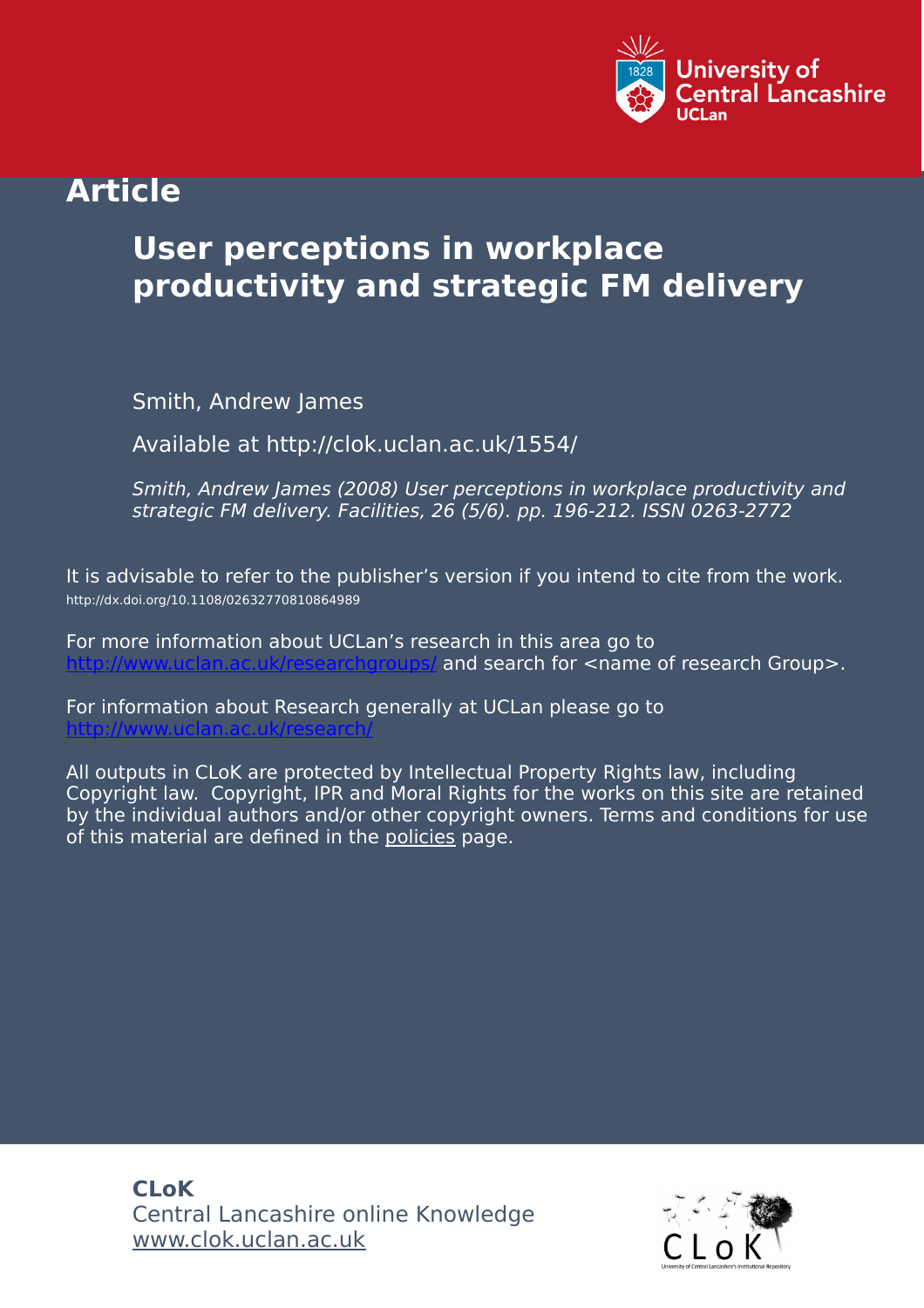### University of Central Lancashire : Research Repository http://clok.uclan.ac.uk

Smith, Andrew James (2008) *User perceptions in workplace productivity and strategic FM delivery.* Facilities, 26 (5/6). pp. 196-212.

This is the Author's Pre-Print of the accepted article. It is available at<http://clok.uclan.ac.uk/1554>

This article was first published in Facilities (c) Emerald and is available at [http://www.emeraldinsight.com/journals.htm?issn=0263-](http://www.emeraldinsight.com/journals.htm?issn=0263-2772&volume=26&issue=5&articleid=1718525&show=html) [2772&volume=26&issue=5&articleid=1718525&show=html](http://www.emeraldinsight.com/journals.htm?issn=0263-2772&volume=26&issue=5&articleid=1718525&show=html)

This document is made available via the University of Central Lancashire's Research Repository

Please scroll down to view the document. Refer to the repository record for this item and our policy information available from the repository home page.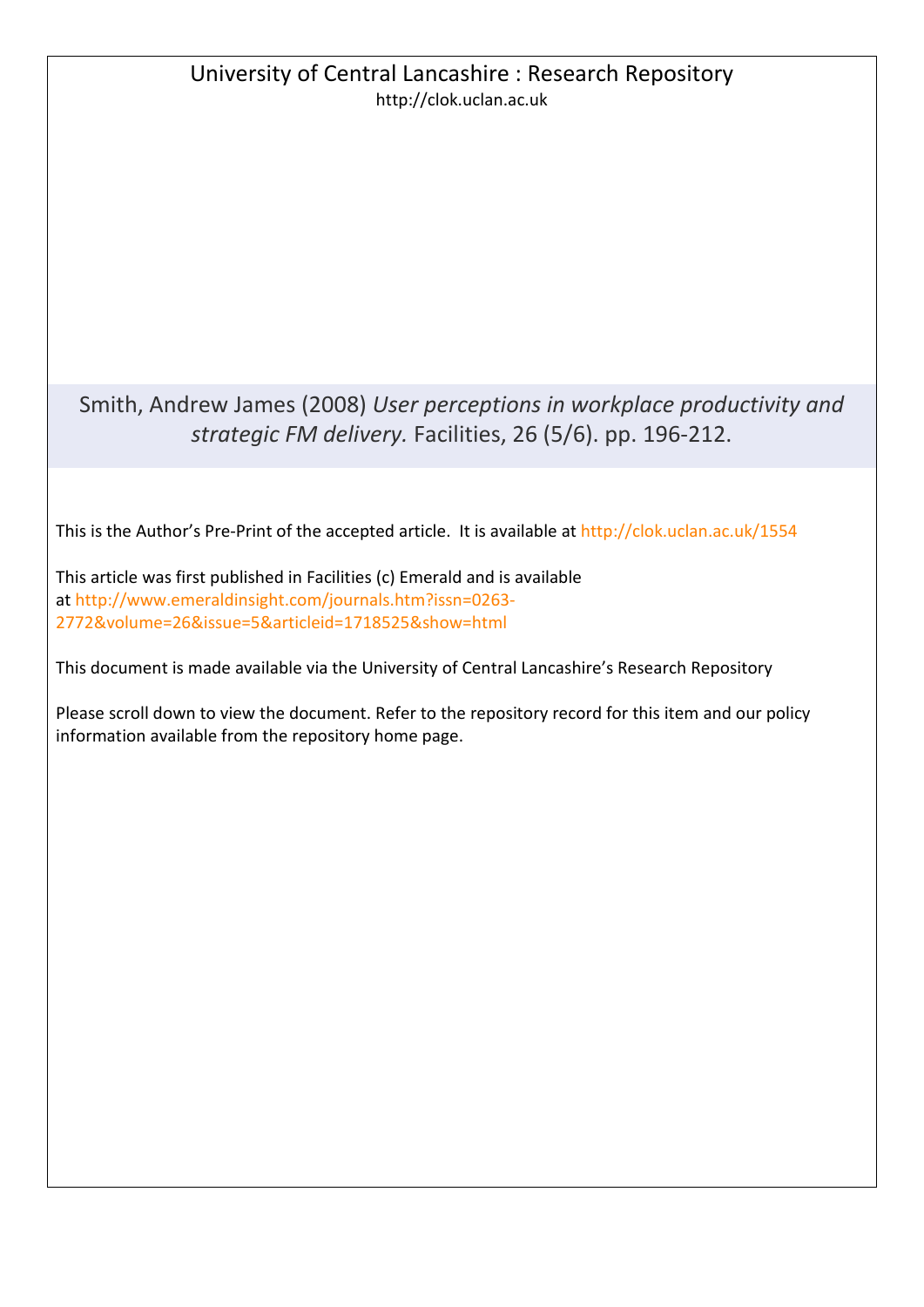User perceptions in workplace productivity and strategic FM delivery

*Matthew Tucker & Andrew Smith Liverpool John Moores University*

#### **Structured Abstract**

**Purpose:** The paper explores the importance of user perceptions within an organisational context, and more specifically, how user perceptions are evidenced and positively applied within Facilities Management (FM).

**Design/methodology/approach:** A conceptual approach is adopted suggesting that user perceptions should be viewed as a holistic process within FM planning and processes. Via comprehensive literature reviews the paper determines the importance of user perceptions, firstly, in the context of the user achieving productivity in the workplace as their input and functionalities within the physical environment can inevitably enhance their later experience, and secondly, in the context of the user later achieving customer satisfaction via strategic FM delivery.

**Findings:** Argues that user perceptions in FM can be analysed through a twofold approach, (1) user perception through their input and functionalities in the workplace, and their consequent application of workplace productivity and (2) user perception through strategic FM delivery and the achievement of customer satisfaction. Identifies an intrinsic linkage between the two and how they are integral to the overall strategic FM process.

**Originality/value:** Strategic FM delivery is now essential for business survival, where the impetus on ensuring high customer satisfaction coupled with high workplace productivity is illustrated via the "logical customer performance ladder" (LCPL). This paper provides an intriguing insight into how both of these crucial factors can be strategically implemented into FM delivery.

**Keywords:** user perceptions, facilities management, workplace productivity, customer satisfaction, service delivery.

**Paper type:** Conceptual paper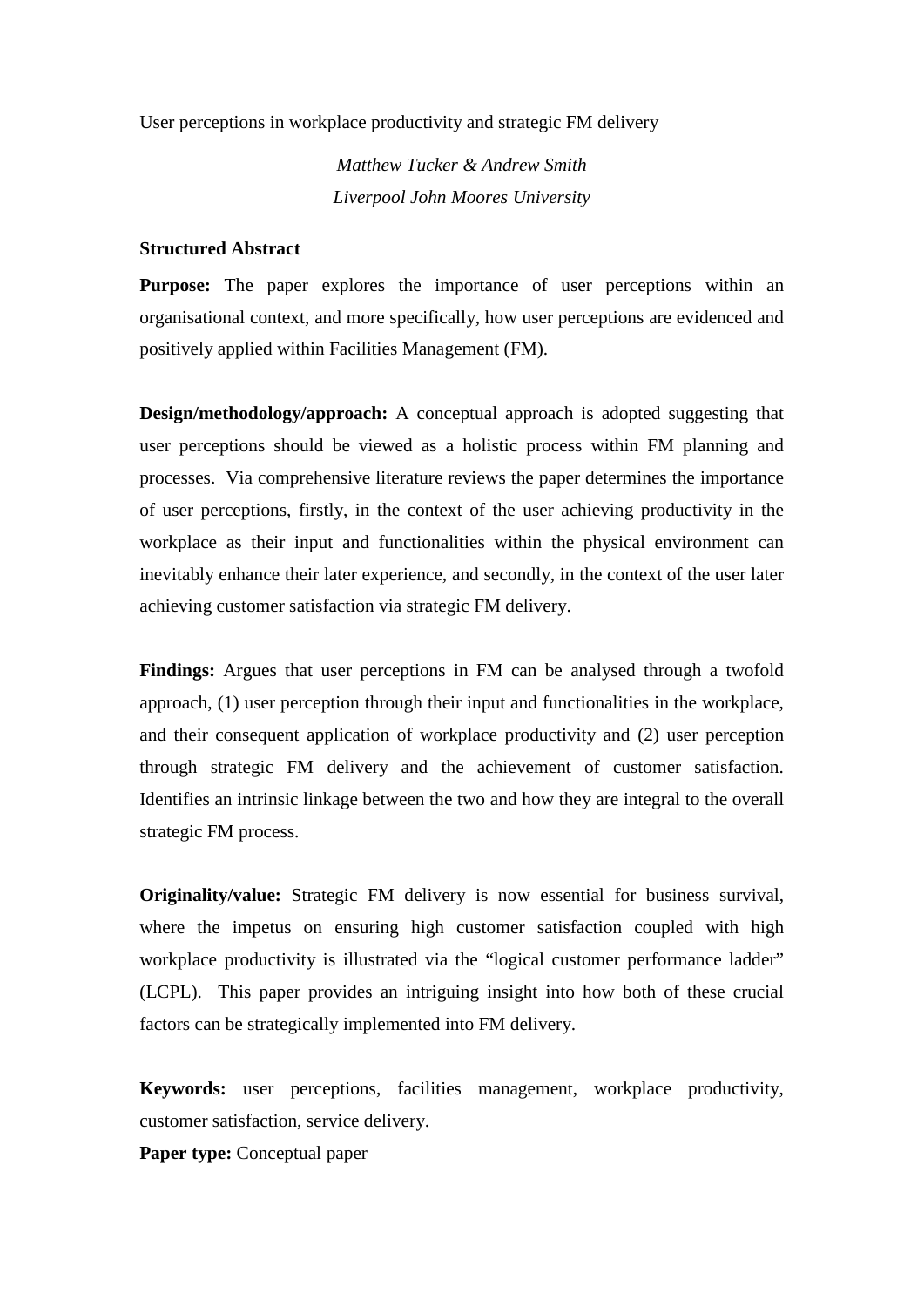#### 1. Introduction

Business processes and objectives operate and survive because they are primarily providing an effective and meaningful service to their customer (i.e. the user). For that service to be effective, the perceptions and expectations of the user must be met in order to provide a successful service delivery outcome. Conversely, the perceptions of the user to the initial input of the service delivery process of the organisation is of equal importance, as it will determine the strategic and operational objectives of the organisation, and consequently provide the added value needed in achieving the end product of customer satisfaction. An important distinction is worth highlighting at this early stage in order to clarify and distinguish the authors' usage of certain terms used within the paper:

- User: refers to the customer or client in an organisational sense receiving facilities management (FM) services within a workplace environment. In this case, the user is applicable to all stages of the delivery process, from their initial input and expectations (pre delivery), to their functionality and productivity (mid delivery), through to their final opinions (post delivery).
- *Perception:* refers to the users' observation, opinion, and awareness of both the environment they are in, and the service they are receiving. In order for the user to reach a final conclusion of the environment and service they have received, they will distinguish a level of satisfaction, based on the difference between their initial expectation and their final opinion. Therefore, customer satisfaction must not be confused as being the same as user perception, but interpreted as the end product of ones perception.

Hence, we can contend that user perceptions are a holistic process, not a snapshot in time, meaning that the way in which we manage user perceptions is not simple. This paper focuses on user perceptions in the organisational context, and more specifically, its application to FM. The paper contends that user perceptions in FM can be analysed through a twofold approach:

(1) user perception through their input and functionalities in the workplace, and their consequent application of workplace productivity, and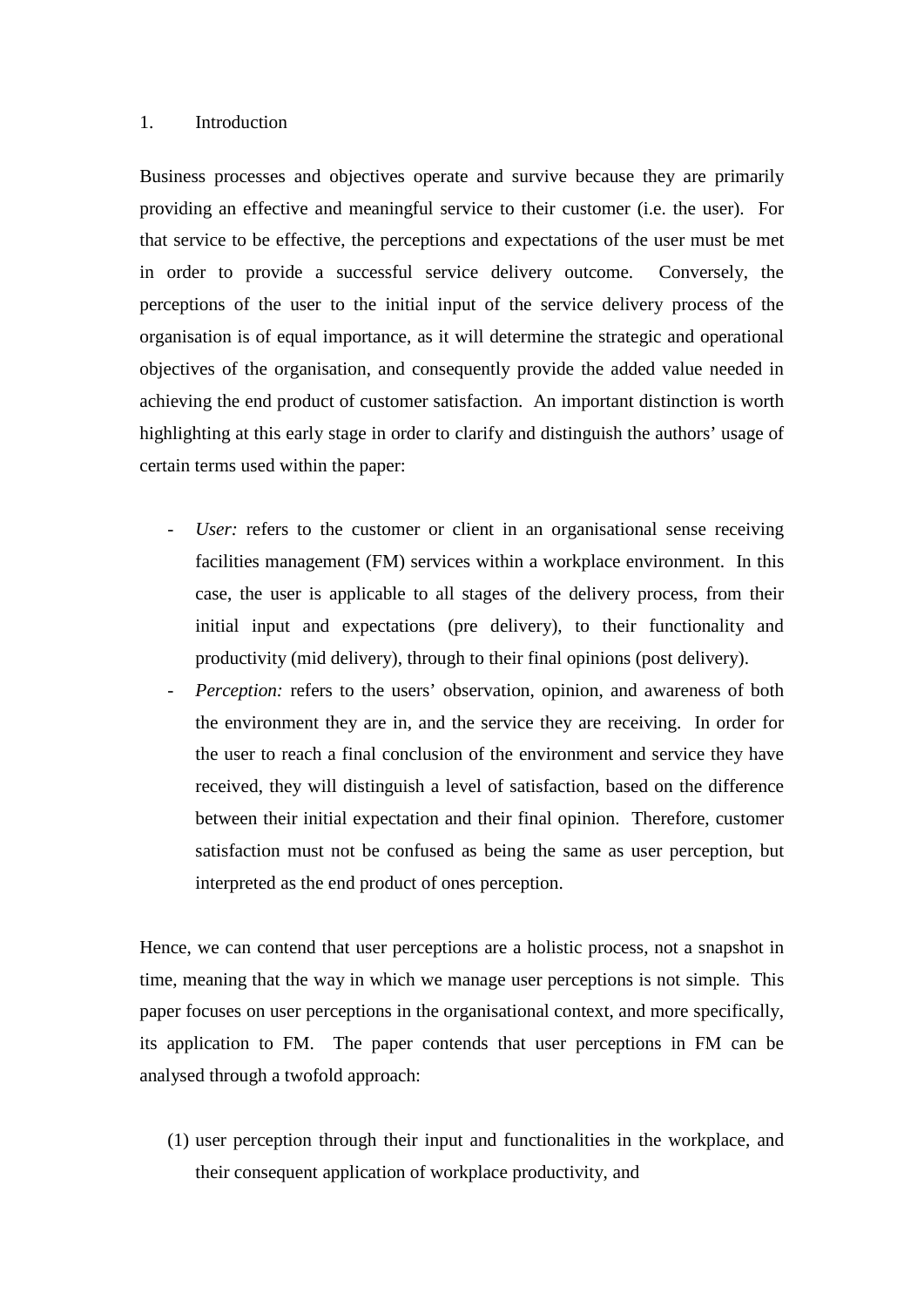(2) user perception through strategic FM delivery and the achievement of customer satisfaction.

In both cases, the 'user' is defined as the client/customer receiving FM services. However the important distinction between the two is the context in which they are interpreted. Firstly we investigate what impacts user perceptions within a workplace environment in terms of their functionality and productivity, and secondly, how FM can strategically apply user perceptions through effective service delivery.

Perceptions of services provided by FM play an important role in users' overall experience of the facility. Research has suggested (Fleming, 2004) that perceptions may be more significant, and therefore more relevant than reality. This is likely to be true of any service industry and this paper draws conclusions from various pieces of service research, which can be applied to FM.

User perceptions are now a critical element of achieving strategic FM. They ensure that organisational learning and growth can be implemented and integrated into core objectives by effectively being able to react to change. They also perform a fundamental dimension to contemporary FM performance measurement systems. According to Varcoe (1996), traditional, or financial measures, are now "past their sell by date", and there is a growing acceptance to account for a range of measures, in addition to cost (Kincaid, 1994) to achieve this. A key difference Fitzgerald *et al* (1991) identified between the service sector and the manufacturing sector was 'intangibility'. Services are not easy to measure, they are not physical objects, and thus performance measurement techniques and theories need to be more sophisticated.

To put user perceptions into context, a justification of the macro processes of the organisation, and how and where user perceptions can fit into them is needed. One would contend that the 'input-process-output model' (figure.1) from Fitzgerald *et al* (1991) exemplifies the importance of user perceptions, which illustrates the basic organisational processes in which performance is generated. For example, if we take the customer influence to this process, customer perceptions/experiences will influence what processes the service delivers and will then consequently be delivered back to the customer to the desired standard, hence increasing their satisfaction.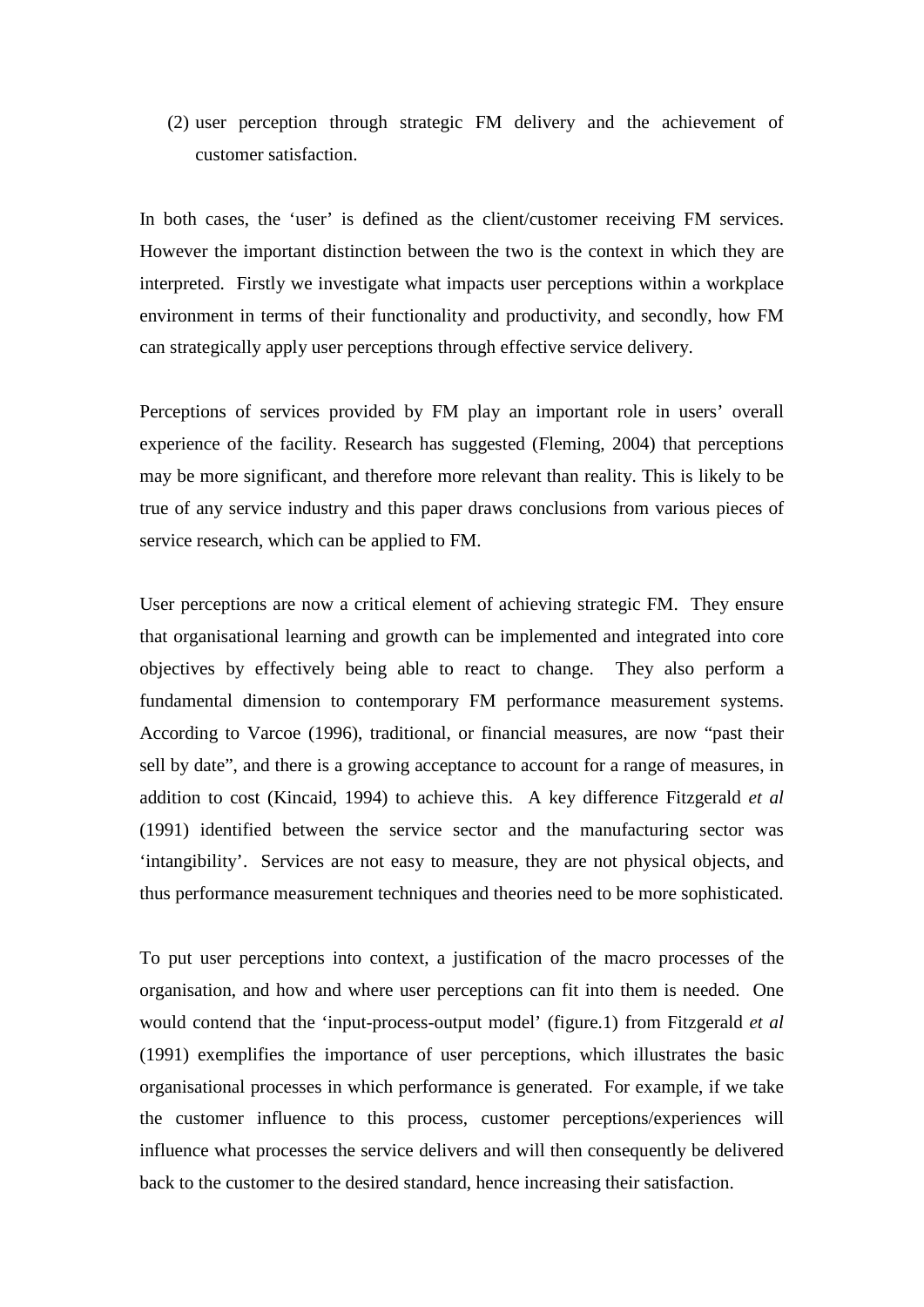

Source: Fitzgerald *et al* (1991)

Similarly, another organisational study emphasising the importance of user perceptions, one would argue, is Kaplan & Norton's (1996) Balanced Scorecard theory, a conceptual framework for translating the organisation's vision into a set of performance measurements (Amaratunga and Baldry, 2000) distributed within four separate, but interlinking perspectives: financial, customer, internal-business-process, and learning and growth. Two of these perspectives, the 'customer' and 'internalbusiness-process' strongly link the importance of user perceptions. The internalbusiness-process identifies the internal processes that are critical for achieving customer satisfaction. Kaplan & Norton (1996) propose a 'value chain model' in order for businesses to successfully implement internal processes to achieve customer satisfaction (figure.2). The model illustrates that businesses should not merely look at existing operational measures to determine customer satisfaction, but should firstly look at the 'innovation process', where they can identify the current and future needs of the customer, which consequently develops new processes in order to deliver the changing customer needs. Businesses are then in a more strategic position to look at the 'operations process', and deliver the products and/or services to the customer.

Figure 2: Internal business process value chain perspective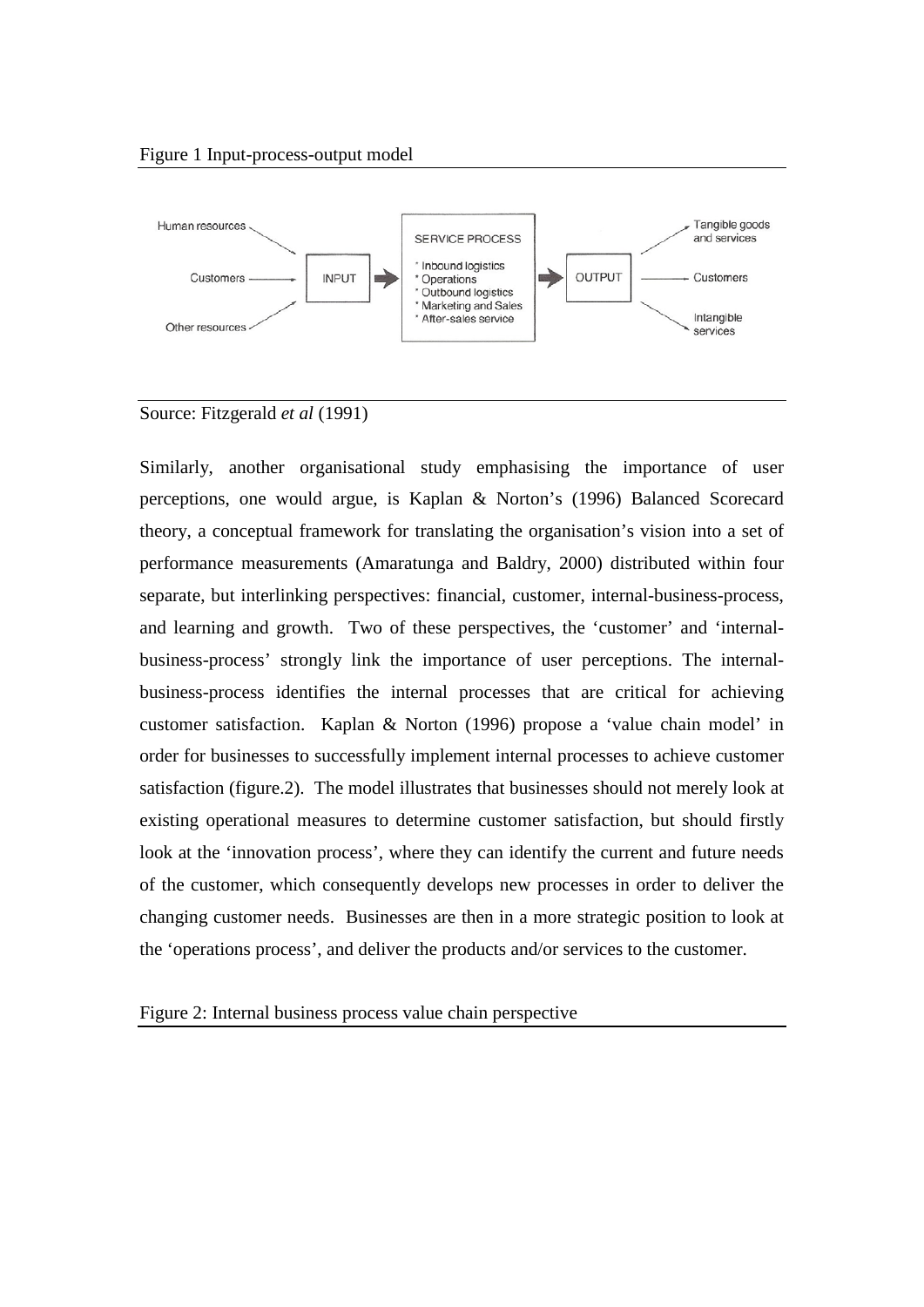



Hence, user perceptions can have a significant impact upon the productivity and strategy of the workplace. The remainder of the paper focuses on the micro processes from the twofold perspectives of user perceptions, providing an insight into:

- User perceptions in the workplace
- User perceptions in strategic FM delivery

The paper concludes by applying the key findings from the literature reviews and provides considerations to how this can effectively be implemented within FM.

#### **2. User perceptions and workplace productivity**

With evidence that employee disengagement is increasing (Pech and Slade, 2006), it is important to provide workplaces that positively influence the workforce. Pech and Slade argue that the focus is on symptoms of disengagement such as distraction, lack of interest, poor decisions and high absence, rather than the root causes. The working environment is perhaps a key root cause in employee engagement or disengagement.

Research has indicated that improving the working environment reduces complaints and absenteeism and increases productivity (Roelofsen, 2002). Workplace satisfaction has been associated with job satisfaction (Wells, 2000) and perceptions of workplace quality have a significant effect on building users' psychology.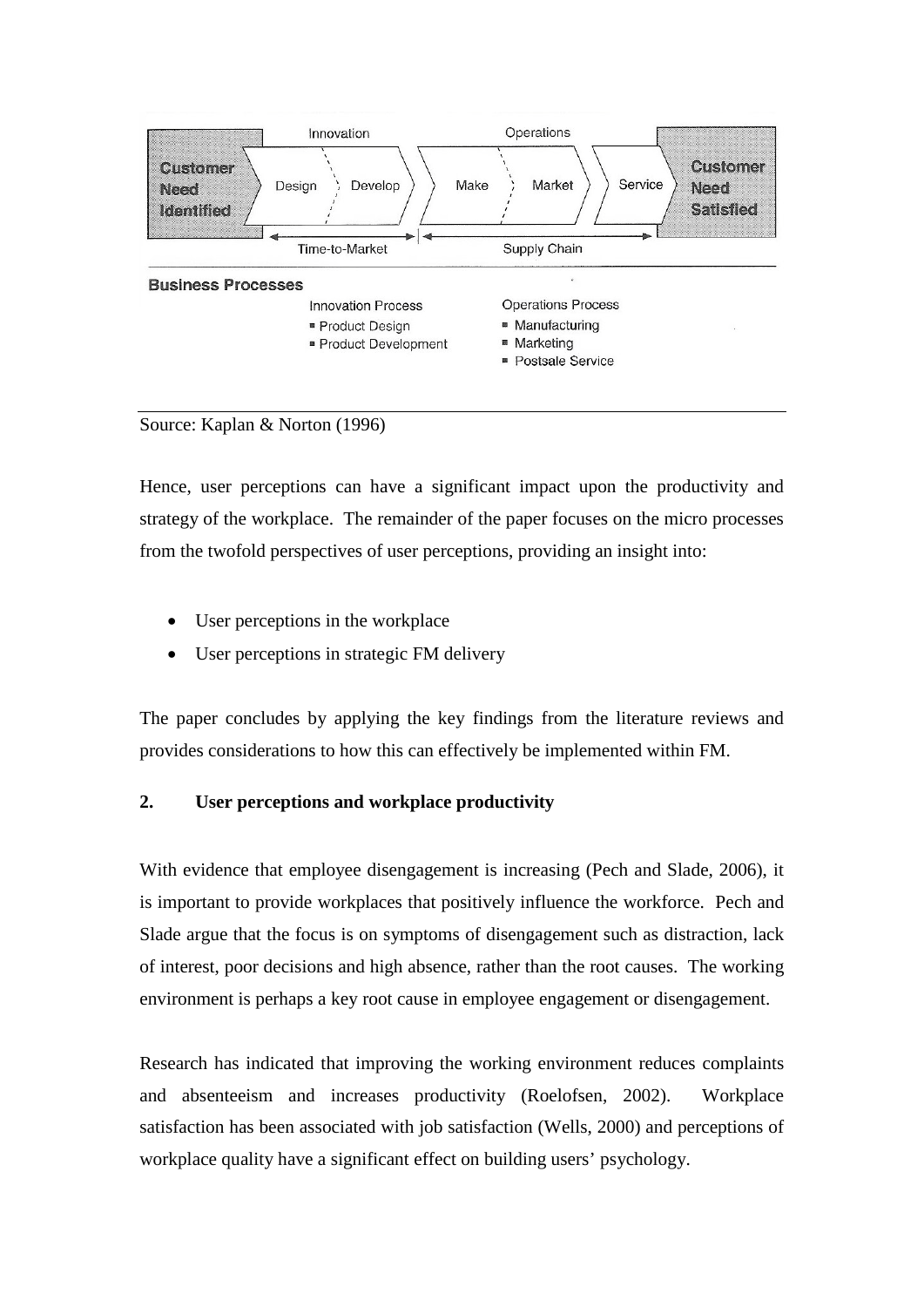This paper focuses on several of the key issues around perceptions of the workplace. A range of literature exists relating to different elements of the workplace such as:

- personal control
- privacy
- interior planting
- personalisation
- colour
- windows and lighting.

However, these separate elements have rarely been considered as a whole and this paper sets out to consider the impacts of this range of factors.

Lee and Brand (2005) found a positive correlation between perceived personal control over the physical environment and self-reported job satisfaction. They also found that perceived personal control was positively related to workplace satisfaction. However, Veitch and Gifford (1996) found that although choice led to perceptions of increased control, it also led to a performance decrement among the participants in their trial. They suggest self-presentation and fear of failure were heightened in those participants who were given a choice and that these findings have implications for the relationship between facilities managers and building occupants (Veitch and Gifford, 1996).

Perry and Mankin (2004) identified the importance of perception in influencing trust in management. They identified that staff perception of management turnover increases difficulty in attaining employee trust as it instils feelings of insecurity.

As FM is often cost driven, cost reduction efforts may lead to perceptions of insecurity among staff. Pech and Slade (2006) identify changes in the work environment as a factor contributing to declining trust. FM cost cutting measures such as reducing the catering offering, reducing cleaning frequency or removing the office plants are likely to increase the perception of insecurity.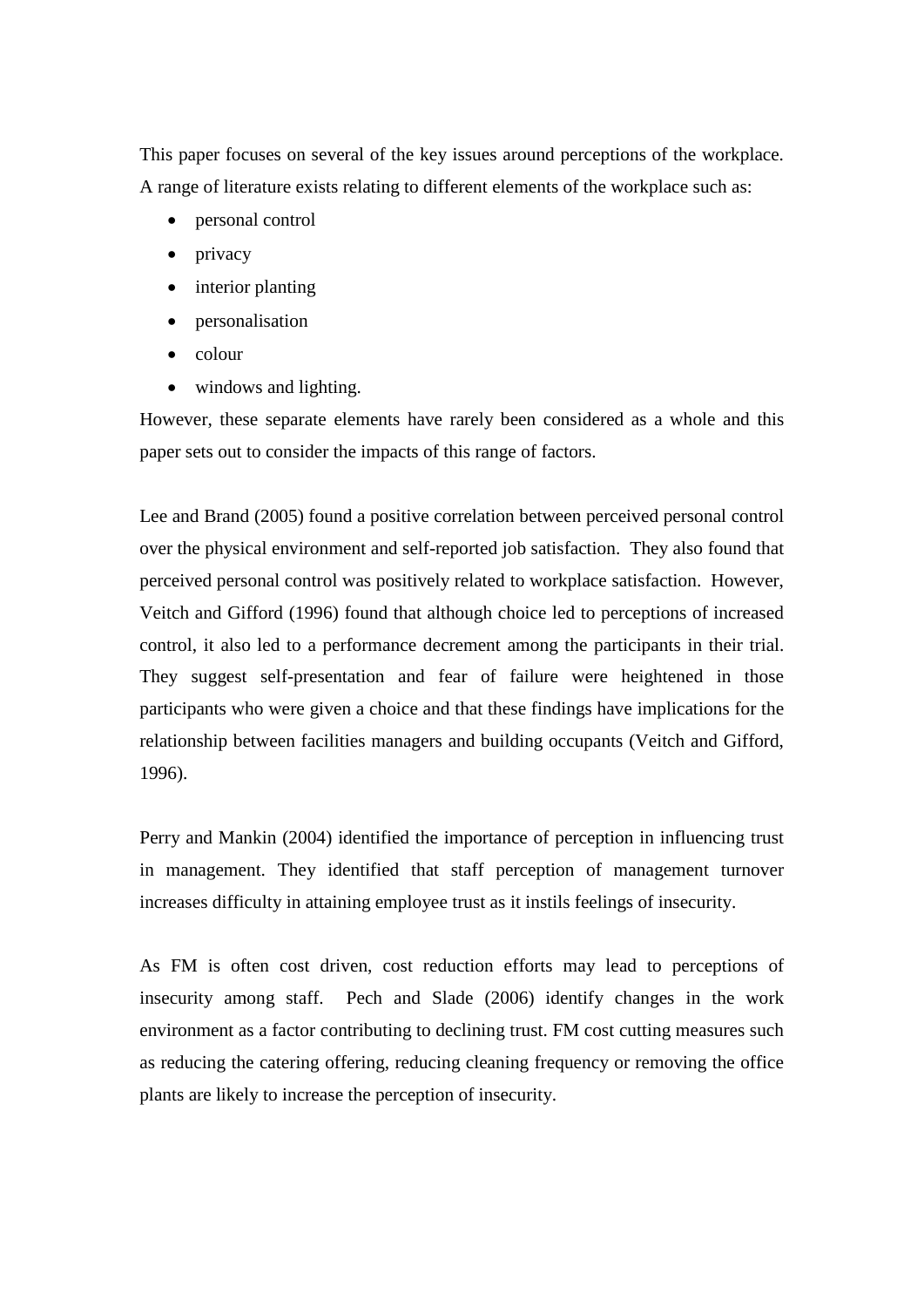The perception of management support will positively impact upon trust. Research has found (Stokols *et al*, 2002) that greater perceived support for creativity at work is associated with lower stress and greater job satisfaction. Providing an appropriate workplace to support creativity is key to the perception of support for creativity. They also found that higher levels of distraction are associated with lower job satisfaction (Stokols *et al*, 2002).

The behavioural reasoning behind user perceptions and the direct impact of the physical environment was explored by Sommer and Augustin (2007) in their research on spatial orientation of office cubicles. They discovered that users' facing in to the cubicle tended to assume that they wanted to limit their interaction with other workers. Users facing out were more open to communication. Interestingly however, Sommer and Augustin found that this physical layout did not decrease work-related interactions, but did reduce non-work-related interactions, contending that social exchanges can influence morale and cohesiveness. This also linked to the 'status' of workers, where higher level positions tended to face out. In some cases workers facing inward considered this demeaning.

Privacy is a key requirement of workplaces and Sundstrom *et al* (1982*b*) reported an approximately linear increase in perceived privacy with each number of enclosed sides around the workspace. Maher and von Hippel (2005), however, found that the number of partitions were not correlated with perceived privacy but they did find a positive correlation between the height of partitions and perceived privacy. Sundstrom *et al* (1982*a*) reported that office workers moving from enclosed to openplan offices perceived a reduction in privacy, the most important component being the ability to hold confidential conversations. They found a parallel between physical workspace enclosure and privacy satisfaction. Their results led to extra panels being installed at workstation entrances to limit visibility and absorb sound.

However, Goodrich (1982) points out that some design solutions might unintentionally reduce perceived privacy by creating more spatial privacy. Partitions make individuals blind to their surroundings. Noises and movements outside are sudden and unanticipated, making them more distracting (Goodrich, 1982). Maher and von Hippel (2005) also found that, although higher partitions provide visual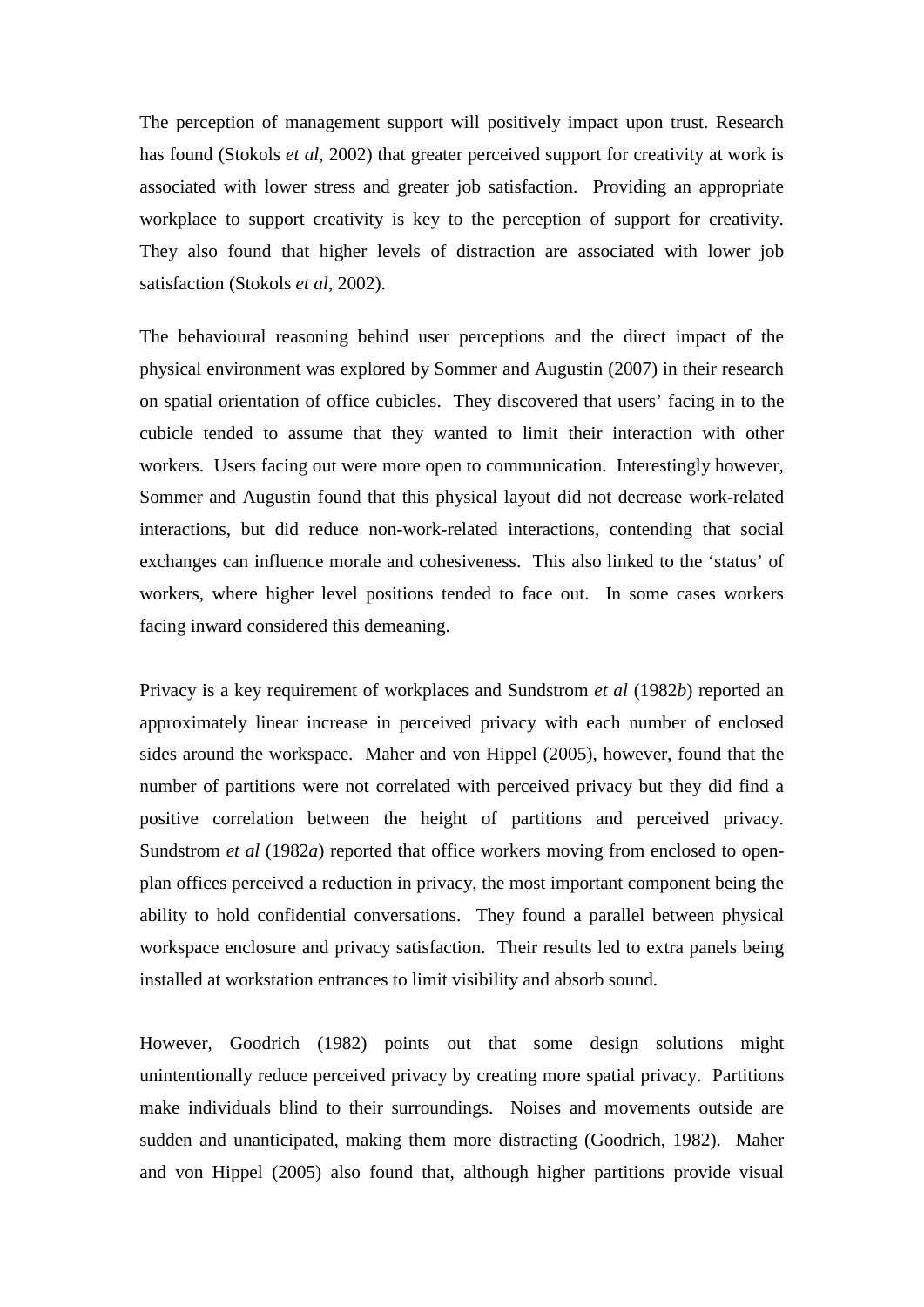privacy, they may fail to block noise. Like Goodrich, they suggest that this noise may be more intrusive when employees do not have visual cues to determine the locus of the noise.

Duvall-Early and Benedict (1992) completed a survey of perceived privacy. They found that those working in private workspaces felt they could better use their abilities, had better perceptions of accomplishment and were able to keep busy all the time. A study of private offices with interior glass panels (Goodrich, 1982) found that these create a fishbowl effect. The glass invites passers by to look in making users feel exposed, and constantly distracted. Circulation routes are also a consideration in perceived privacy. Although Kupritz (1998) found support for partitions, these were considered less important than having minimal traffic routed through the worker's area and the workspace being located away from the main traffic flow. The engineers studied perceived that loss of production time and mistakes occur due to distractions (Kupritz, 1998).

There are, however, positive distractions, such as trees, plants and water (James, 2007) that may be incorporated into buildings to improve workplace quality and productivity. Goodrich (1982) also advocates using large plants to increase privacy perceptions. He states that workers agreed that plants made the office more pleasant and informal and this seemed to reduce their need for high privacy levels. Shibata and Suzuki (2002) found that peoples' mood may be affected by plants although they concluded that further research was necessary. Serpa and Muhar (1996) found that plants can be used to influence spatial perceptions outdoors in that smaller trees and light texture can be used to enlarge an open space while large trees with coarse texture have the opposite effect. These results may be relevant to the indoor environment in the selection of office plants.

Kaplan (1993) asserted that those with a view of nature such as trees and greenery were more satisfied and that even a short exposure to a natural setting can serve a restorative function. Kaplan states: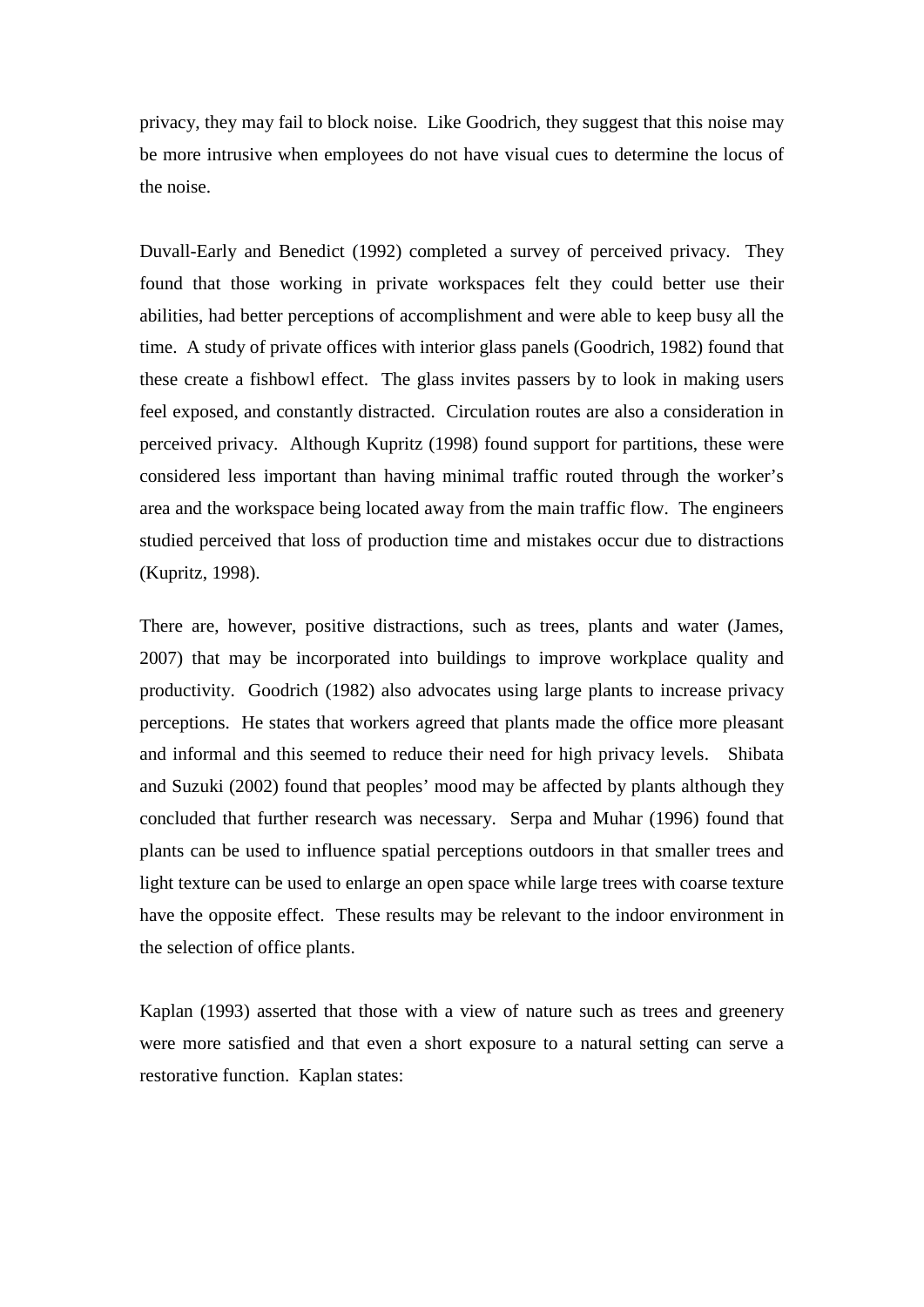'Those with a view of nature felt less frustrated and more patient, found their job more challenging, expressed greater enthusiasm for it, and reported higher life satisfaction as well as overall health' (Kaplan, 1993).

Kaplan (1993) suggests that having natural areas at the workplace can be useful for views or direct involvement such as lunch areas and areas to walk. Bringing nature into buildings is becoming increasingly popular with the use of landscaped atria and "streets" within buildings.

Larsen *et al* ((1998) add support for workplace plants, finding that office plants increased participants' perceptions of office attractiveness and comfort. Surprisingly, however, they found that productivity reduced with greater numbers of plants. They suggest this may be due to the repetitive nature of the task.

In Shibata and Suzuki's (2002) research on the effect of foliage plants on task performance and mood they noticed perceptual differences according to gender. Females found plants less distracting and they had greater feelings of familiarity towards the plants than did the male subjects. This is also true of other perception research. In private offices, female occupants have been found to be less likely to close the door to attain privacy than males (Goodrich, 1982). Maher and von Hippel (2005) found individual differences unrelated to gender in privacy perceptions.

Goodrich (1982) highlighted individual perceptual differences following a survey of responses to a new environment:

'Two themes emerged from the data. Theme one characterized the new setting as pleasant, attractive, nice to work in, modern and functional. Theme two characterized it as cold, mechanical, hospital-like, sterile, hard and antiseptic. Each theme focused on different aspects of the same environment, suggested different meaning attributed to it, and indicated different emotional reactions as a result.' (Goodrich, 1982).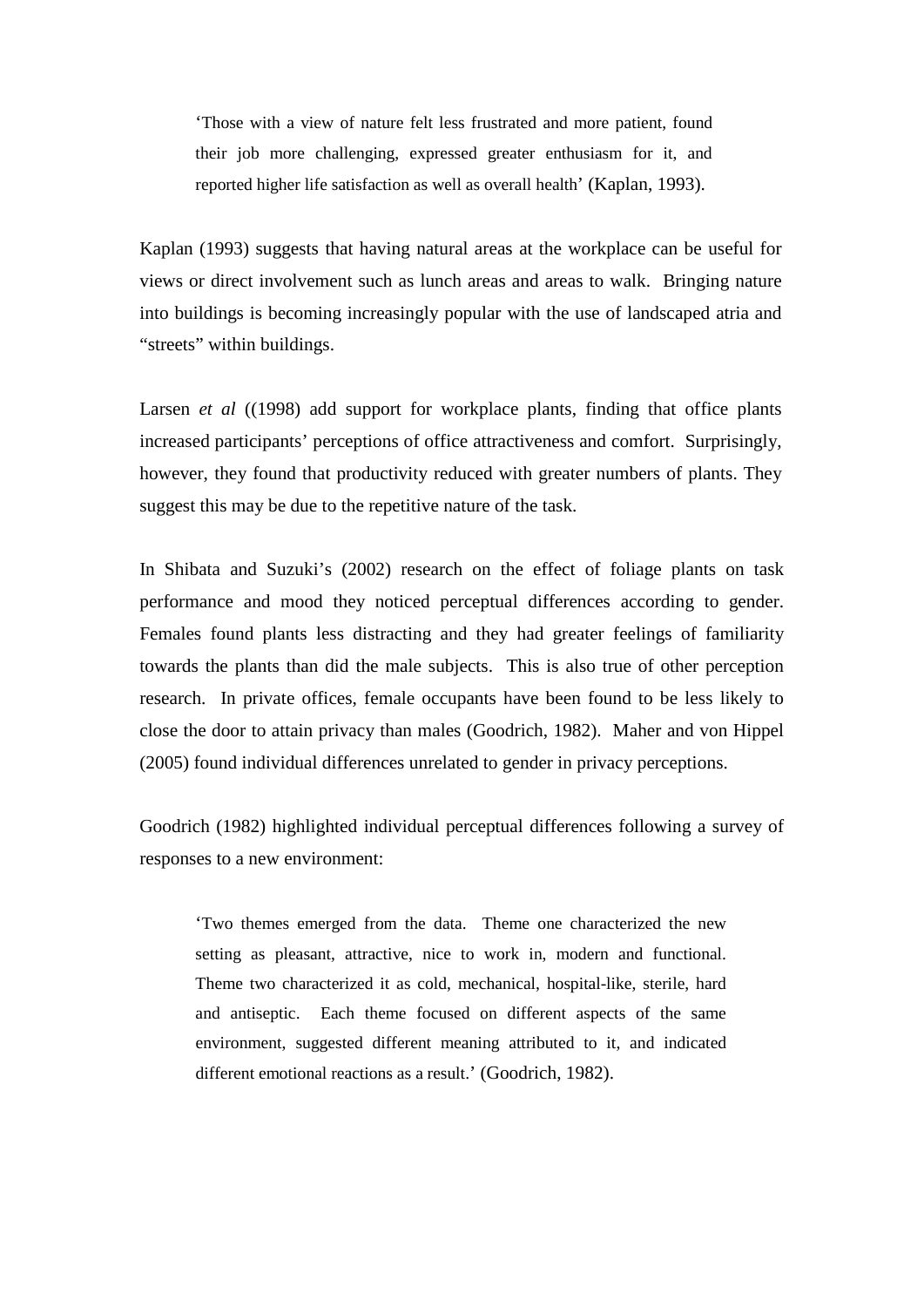Workspace personalisation is linked to privacy as it is a form of territorial behaviour whereby people mark their territory using personal belongings (Wells, 2000). Wells (2000) found gender differences in that women tend to personalise their workspaces more than men and that they personalise with aesthetic items such as plants, posters and personal items, whereas men are more likely to have items showing personal achievements. Personalisation was not found to be more important to the wellbeing of women than to men although the women interviewed perceived that it was.

Goodrich (1982) highlights that some workers will territorialise their space by personalising their surroundings and report feeling annoyed when others use their personal space. However, he also points out that some workers do not have these feelings and appear to be more flexible in how they use their space. Wells (2000) found positive associations between personalisation and workplace satisfaction. These were in the number of personal items displayed, the association between how much the employee would like to personalise and how much he or she is allowed to personalise and the extent to which the employee determined the arrangement of his or her workspace (Wells, 2000). Haynes (2007) points out that adopting flexible patterns such as 'hot-desking' and 'hotelling' has led to employees no longer having a fixed workspace. He argues that this could overlook a behavioural need to express their identity by modifying their workplace.

Colour is an important determinant of user perceptions but it appears often to be overlooked. Wright (2005) points out that workplace colour decisions will influence staff motivation and absenteeism as well as portraying a certain image to clients. Stone and English (1998) undertook a study of the effects of task type, colour and the presence of a poster on subjects' mood, satisfaction and performance. They studied the effect of red and blue partitions in the workspace and found that perceived privacy was higher in the blue partitions than in the red. A study of red, white and green offices (Kwallek and Lewis, 1990) found that subjects preferred working in the white environment but significantly more errors were made in the white office than in the red. However, subjects working in the white office rated it less distracting than those working in the red office.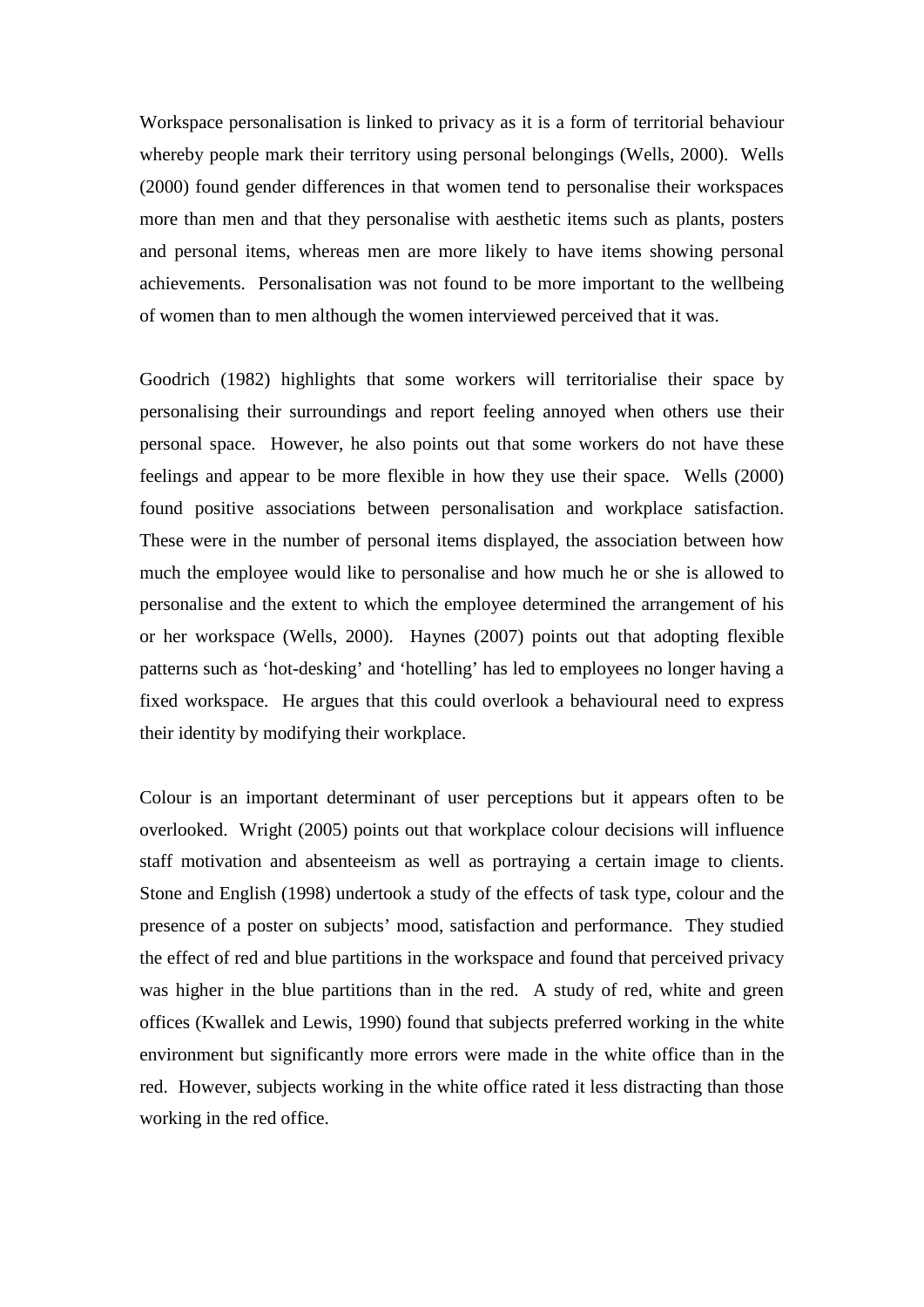Stone and English (1998) found that perceived room temperature was affected by colour. Those working in blue partitioned areas perceived it to be cooler than those in red workspaces. This may have energy use implications. Building users could potentially be made to feel cooler in warm climates and vice versa. The detailed psychological effects of colours are beyond the scope of this paper but clearly workplace colour is an important consideration for FM and one which can significantly influence organisational performance.

Access to windows and artificial lighting will also affect the psychology of building users. There tends to be a strong preference for windows among occupants, however, Stone and Irvine (1994) found no evidence that windows effect higher performance levels. Their study found that a windowless room appeared to reduce stimulation from the environment, which was beneficial for tasks such as filing but potentially limiting for tasks benefiting from stimulation such as creative tasks (Stone and Irvine, 1994). Goodrich (1982) reported that having a window was psychologically important to workers as it provided more mental freedom, a chance to get away from the problem to gain new insight and a broader perspective as well as reducing fatigue and stress. However, negative effects were sunlight producing glare on computer screens and solar heat gain (Goodrich, 1982).

Boubekri *et al* (1991) studied the effects of window size and sunlight on office workers. They found that window size did not significantly affect relaxation, satisfaction or excitement among workers but sunlight penetration significantly increased feelings of relaxation when sitting sideways to the window.

Goodrich (1982) found that artificial lighting providing higher light levels on primary work surfaces but lower ambient light levels create an unevenly lit space, producing an atmosphere similar to residential space lit by table lamps. This increased informality, reduced status distinctions and created a more relaxed work climate which increased perceived privacy (Goodrich, 1982).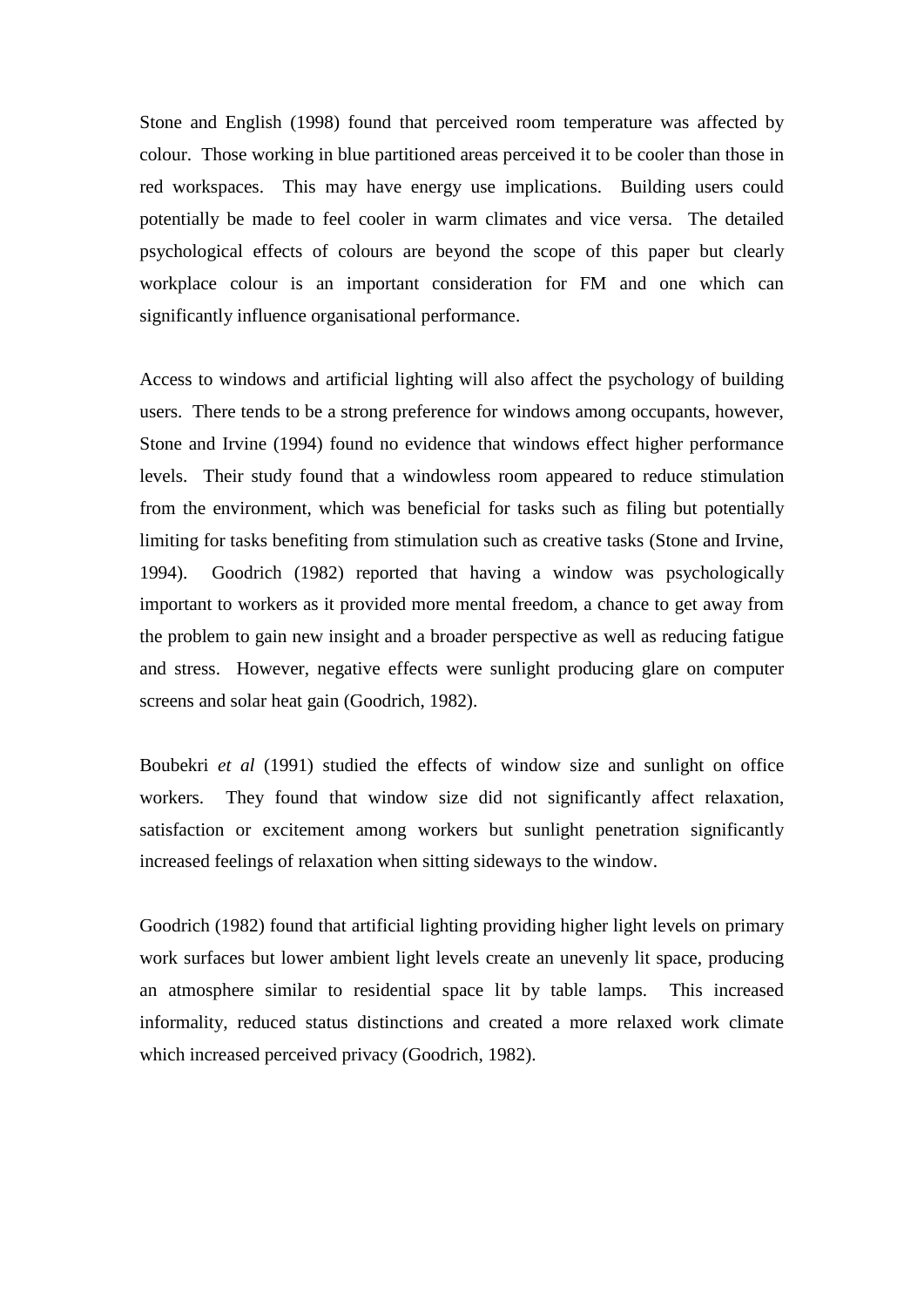Fischer *et al* (2004) explored the relationship between the characteristics of individuals' identity (sense of self or "self-schema") at work and how the physical work environment is perceived.

A model linking employee satisfaction with the work environment was proposed by Fischer *et al* (2004) (figure.3). They affirm that the formation of the professional selfschema is a result of repeated positive or negative feedback people receive in their work situations that reinforce either a positive (successful) or a negative (unsuccessful) sense of self over time. They suppose that workspace has a role in this process, either through judgements employees make of the environmental characteristics of the spaces they occupy, or through information communicated to employees about themselves by the spaces they have been allocated (Fischer *et al*, 2004).





Source: Fischer *et al* (2004).

In summary, workplace design can have considerable impact on user perceptions, and a consequent knock-on effect to the overall strategic goals of the organisations core business. Becker (1990) emphasised the importance of user perceptions in an organisational sense by explaining the importance of staff involvement and participation in workplace design. Becker contended that involving 'end users' directly within the design and briefing stages will enhance their overall perceptions of the workplace as it will influence and determine:

- The amount and quality of information collected
- The nature and quality of solutions proposed and accepted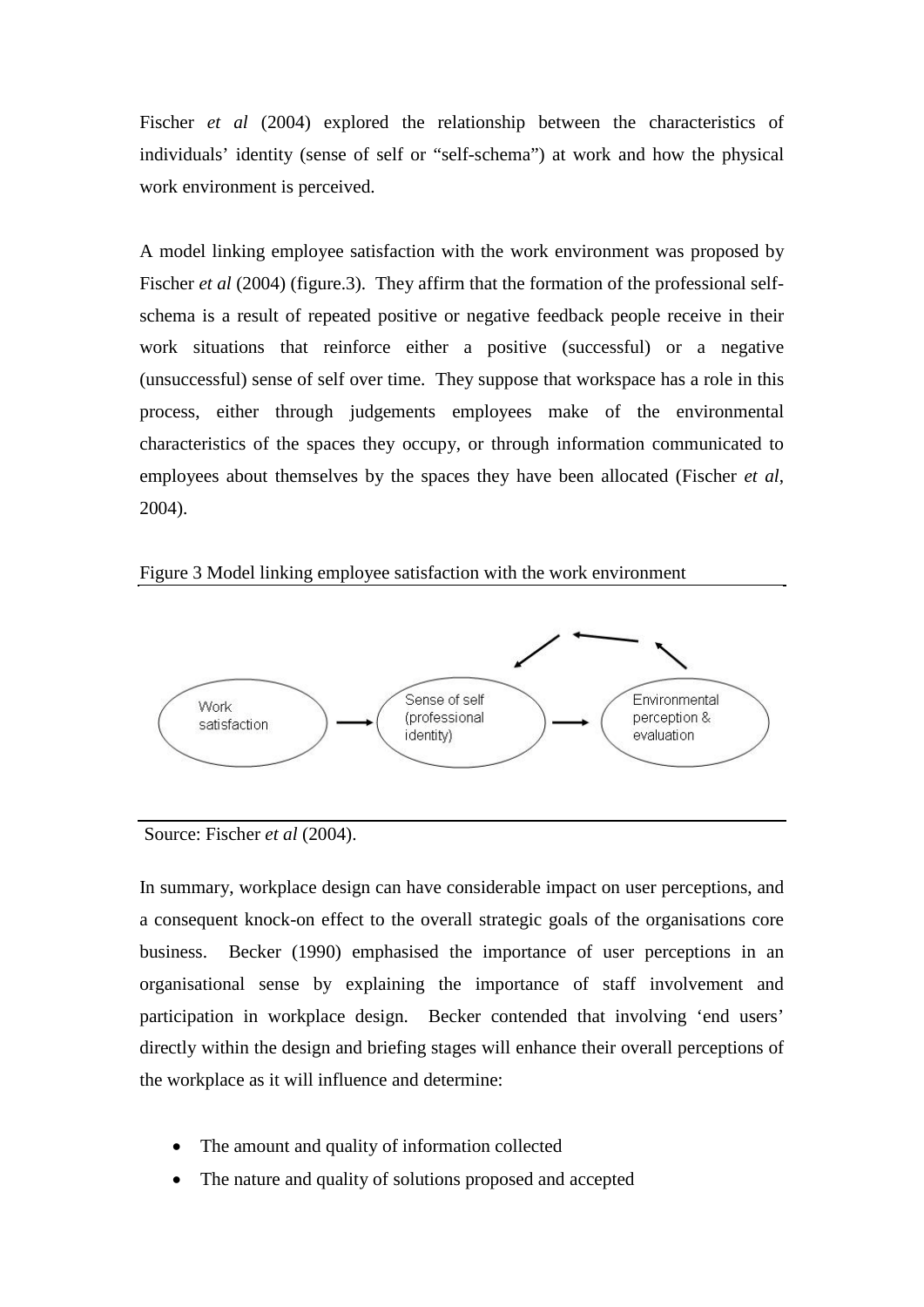- Help determine employees' satisfaction with the process
- Colour their view of the final outcome (Becker, 1990)

Hence, we can contend that user perceptions should be viewed as a holistic process within FM planning and processes, as user input and their functionalities within the physical environment can inevitably enhance their later experience. The impact of user perceptions in terms of strategic FM delivery is now investigated to explain this further.

#### **3. User Perceptions and strategic FM delivery**

Within the context of FM, behavioural studies of user perception are relatively sparse. It is probable however that, users apply differing perceptions of FM services based on their experiences and work patterns within a building, and one would contend this has a direct impact on strategic FM thinking. Fleming (2004) talks about behavioural research as being made up of a heuristic environment, where perceptions of a particular product, environment, service are 'subject to heuristic bias' as they are derived from human memory, problem solving, and thus creating a 'mental note' (Fleming, 2004). The most fascinating element to this discussion of behavioural research is the extension to the concept of an 'availability heuristic', which is based on 'the idea that people assess probabilities from an understanding of a particular occurrence' (Fleming, 2004) and is created based on their associated experiences.

An excellent example of this behaviour comes from Fleming's acknowledgment of the work of Folkes (1988) in her study on students' perceptions with regards to the failure of an escalator in a university facility. The sample of students studied was split into those who habitually used a combination of stairs and the escalator and those who only used the escalator to attend classes on upper floors. The students were asked to estimate what percentage of time the escalator was broken. Those who used only the escalator perceived it was broken 54 percent of the time, while those who used the stairs and the escalator perceived it was broken 31 percent of the time (Folkes, 1988). The distinctive experience of using a non-functioning escalator is thought to have increased the importance of the failure to the habitual users (Fleming, 2004). It is also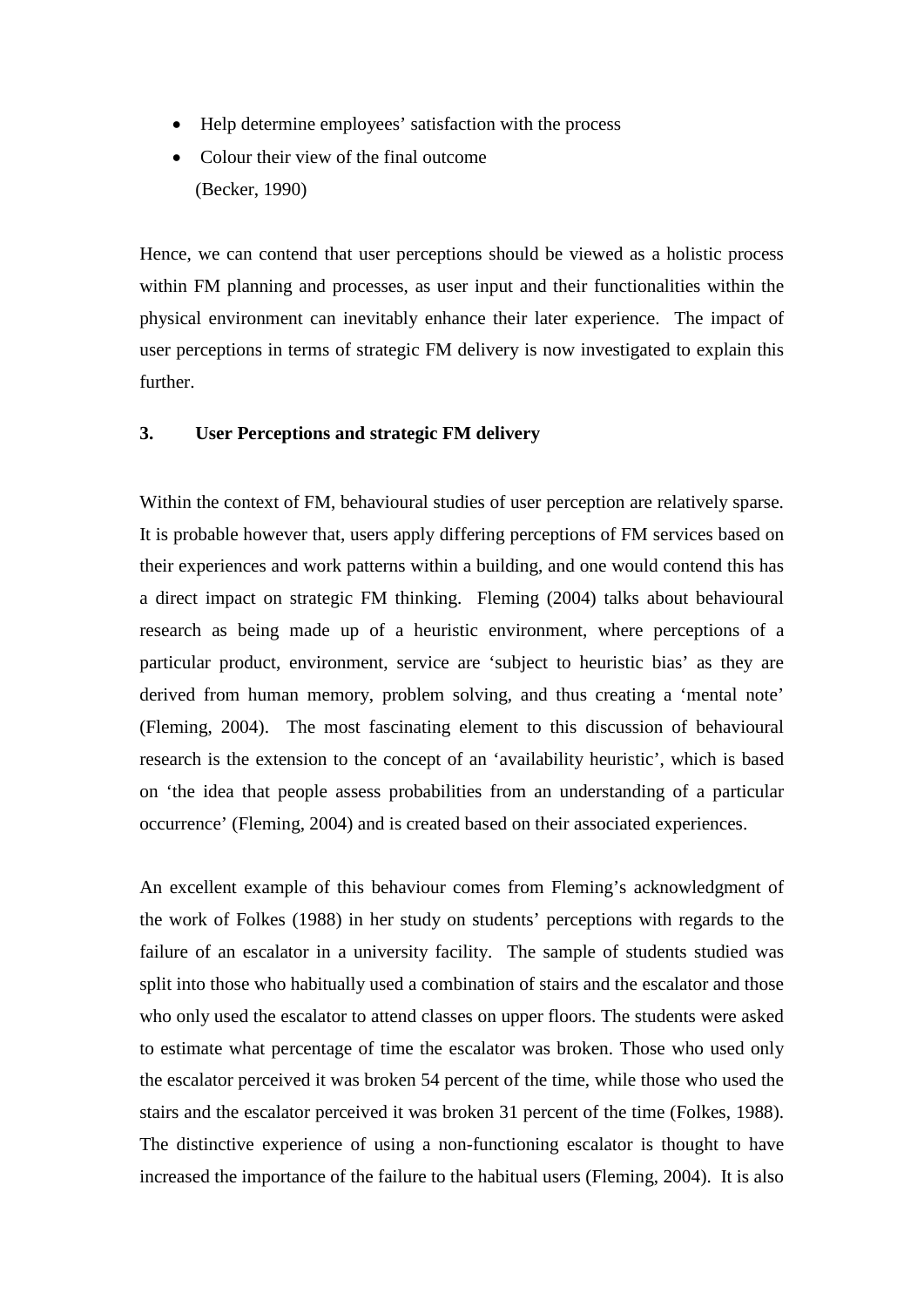probable that those using only the escalator recalled failure incidents more easily because walking was distinctive and also comments made by themselves or classmates about having to use the stairs were distinctive (Folkes, 1988).

Fleming (2004) suggests that a move to a more holistic approach to FM performance assessment is required, using occupiers' perceptions as a key performance indicator (KPI). It is important to note the understanding of the availability heuristic in determining the "who should" and "what should" be used to provide a fair and justified basis for effective customer satisfaction measurement. More specifically Fleming states that:

> 'There is a strong argument that a clear understanding of the availability heuristic applied to consumers which is formed from "good" and "bad" experiences within a building may explain the nature of the users' perceptions of the building as a whole' (Fleming, 2004).

It is eligible therefore to contend that based on Fleming's (2004) findings, it is healthy to apply the inclusion of user perceptions within the strategic FM makeup in order to determine customer satisfaction levels of delivery, as although it will inevitably create bias to particular environments, based primarily on their perceptions and experiences, the bias will already exist from organisational representatives responsible for the existing application of performance measures, and the justifications behind their inclusion as an effective source of measuring current performance. Hence, the application of perception data as a form of performance measurement is a complementary source, to assist effectively in the strategic growth and improvement of the overall business objectives.

Another interesting linkage to strategic FM delivery and user perceptions is the connection between employee (FM Team) and user (customer) perceptions. Hinks & McNay (1999) found that the perception of an 'FM team' towards the performance and importance of FM services was different to that of the 'customers'. In their study, discussions of KPI's indicated that the definitions being used tended to be particularised to their own business context, an issue which had rarely been associated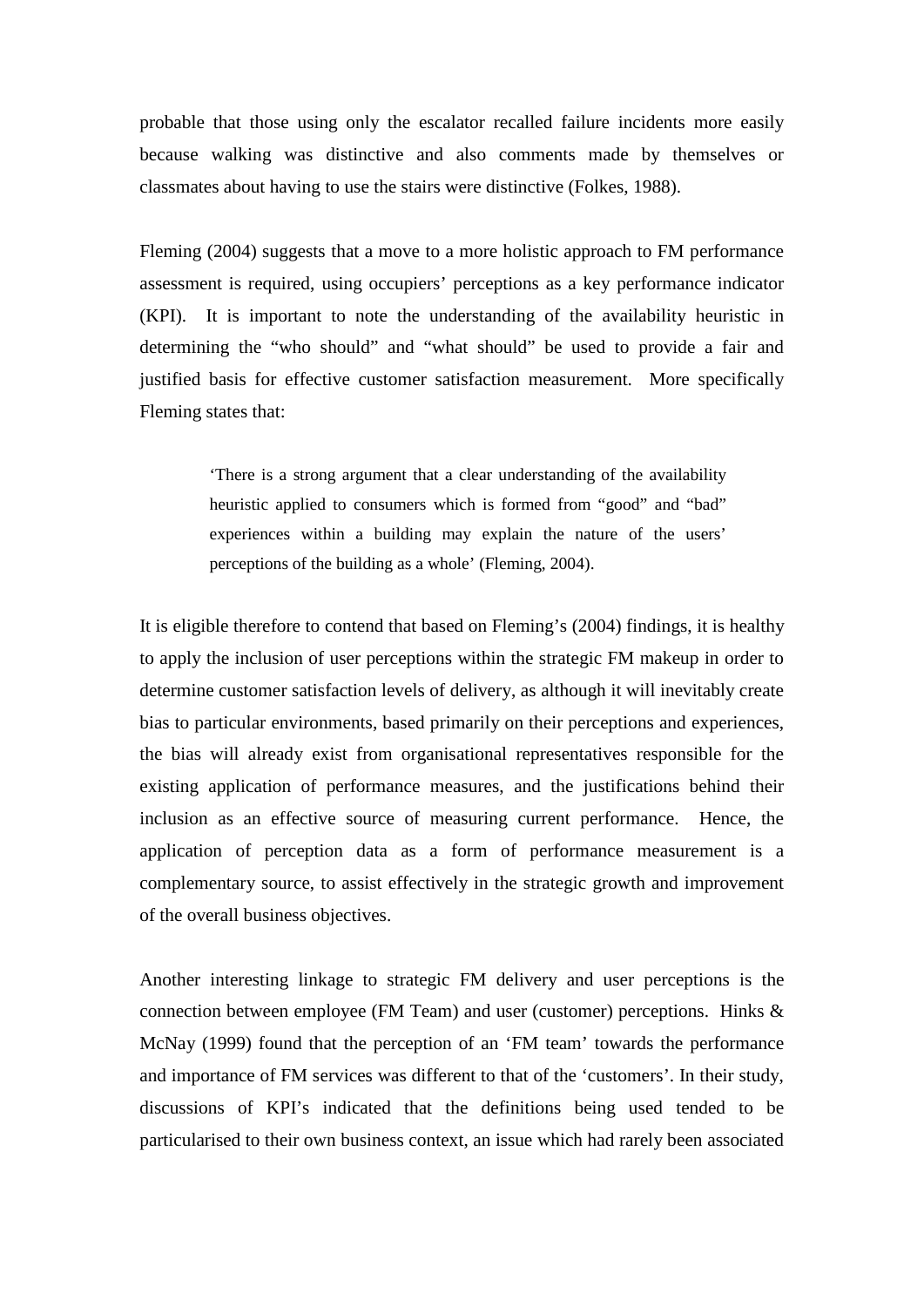with other attempts to identify generic performance indicators, thus reinforcing the need for a bespoke set of performance indicators (Hinks and McNay, 1999).

These differences may be explained by the users' perception of what FM is, differing to that of FM professionals. There is still a lack of understanding of the function of FM, particularly in strategic terms among its customer groups. FM is often perceived as purely the maintenance team, where repair activities occur on a reactive basis. This points to a lack of awareness of how FM can strategically add value. Hinks and McNay (1999) found that customers tended to interpret the FM department's role in the organisation from an operational viewpoint and that attempts by the FM department to raise more strategic issues associated with their function remained unrecognised. Shaw and Haynes (2004) argued that facilities managers need to develop performance models that are more sensitive to customer needs in order to change the perception of FM as an expensive overhead towards a customer-focussed and essential business component, capable of adding real value. Thus, the customer is integral to the performance measurement systems in place within the strategic FM organisational setup. This is reiterated by Camp (1989) in the context of benchmarking, emphasising the importance and ability to satisfy the customer and react to their changing needs and aspirations.

Organisations require effective management of customers, assets and service levels. Managing user expectations and meeting their requirements implies a total quality approach to operating buildings and delivering support services to contribute to achieving business objectives (Alexander, 1996). In addition, Robben's (2004) study of quality measurement in a facilities environment places huge emphasis on the importance of the customer when dealing with quality performance measurement in which the 'increased competition and greater demands by the end users of products and services, has resulted in a rethinking of how quality is measured and delivered to the customer'. Robben suggests that a key factor in the importance of performance measures is to base them on 'customer input'. Robben reiterates that the most important requirement of the development of quality measures is through factors that are critical to the customers of facilities. In order to effectively deliver customer expectations however, Robben highlights that the most important issue is that expectations must be aligned with the 'delivery mechanisms' of the organisation, and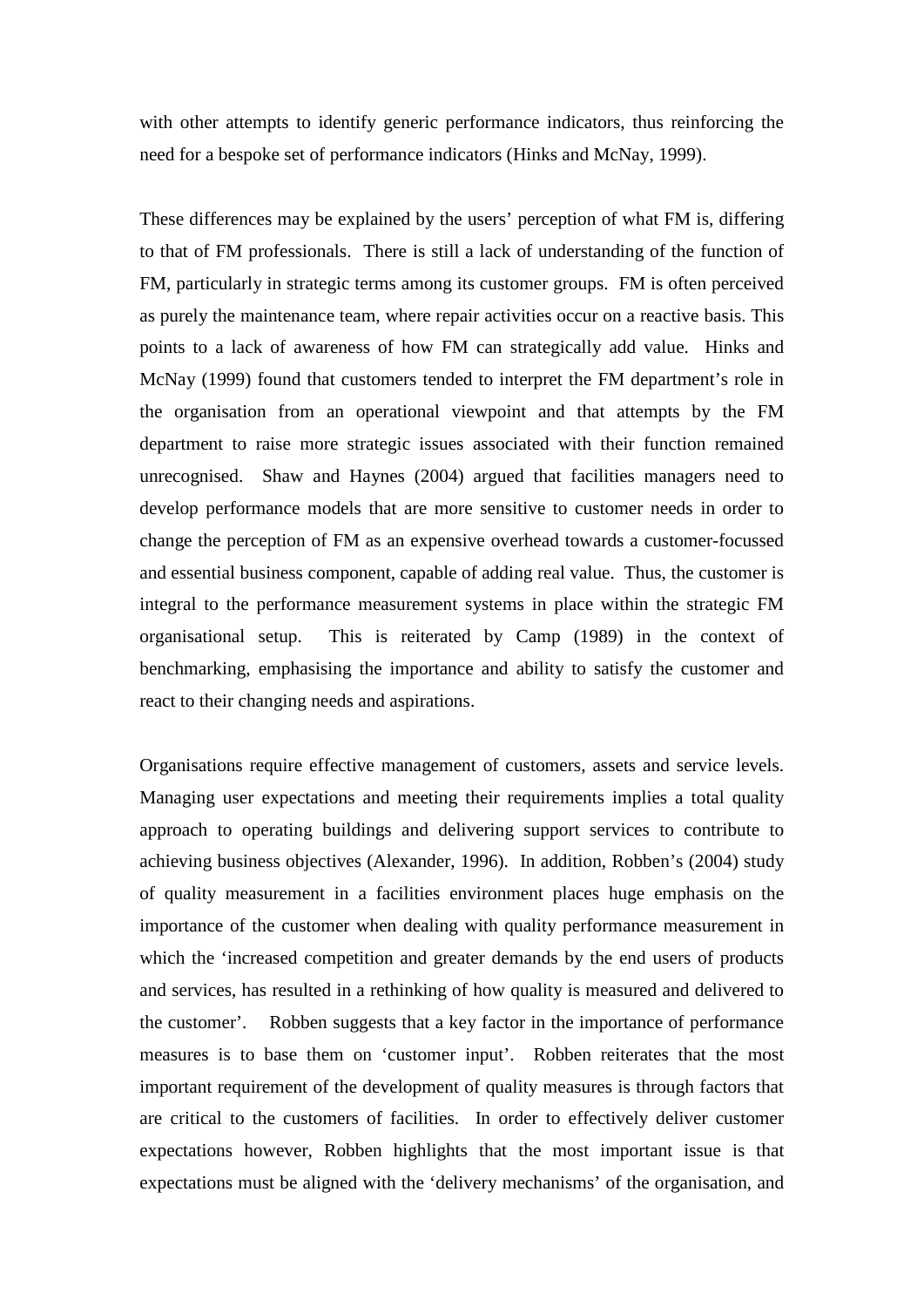states that 'by meeting the customers expectations, you are 90 per cent of the way to providing quality service'.

For this to be effective, there is a need to change the perception of FM as reactive maintenance to the strategic support service it can be, adding real value to organisations. Mechanisms therefore need to be put in place to enable user involvement in FM issues at an appropriate level so that users can gain an understanding of the function of FM and the feeling of being able to contribute to and influence decision-making whilst maintaining appropriate management by FM professionals with specific knowledge and not detracting from core business tasks undertaken by the user.

Among FM teams there is often a perception that the department is looked upon negatively by its users. This may largely be due to the fact that many facilities managers only deal directly with the user when there is a problem or complaints are received. If FM services are working as they should the user is likely to have little need to interact with the facilities team. However, regular customer feedback may highlight positive service examples, which will help to change this perception. This perception barrier between the employee and the user is emphasised by Tranfield and Akhlaghi (1995) who contend that there is a link between the employee satisfaction and customer satisfaction, whereby employee satisfaction leads to better service and added value, which therefore influences customer satisfaction, and consequently leads to profit and growth within the organisation. This is known as the 'service profit chain' (Tranfield and Akhlaghi, 1995) (figure 4):



Figure.4: Service Profit Chain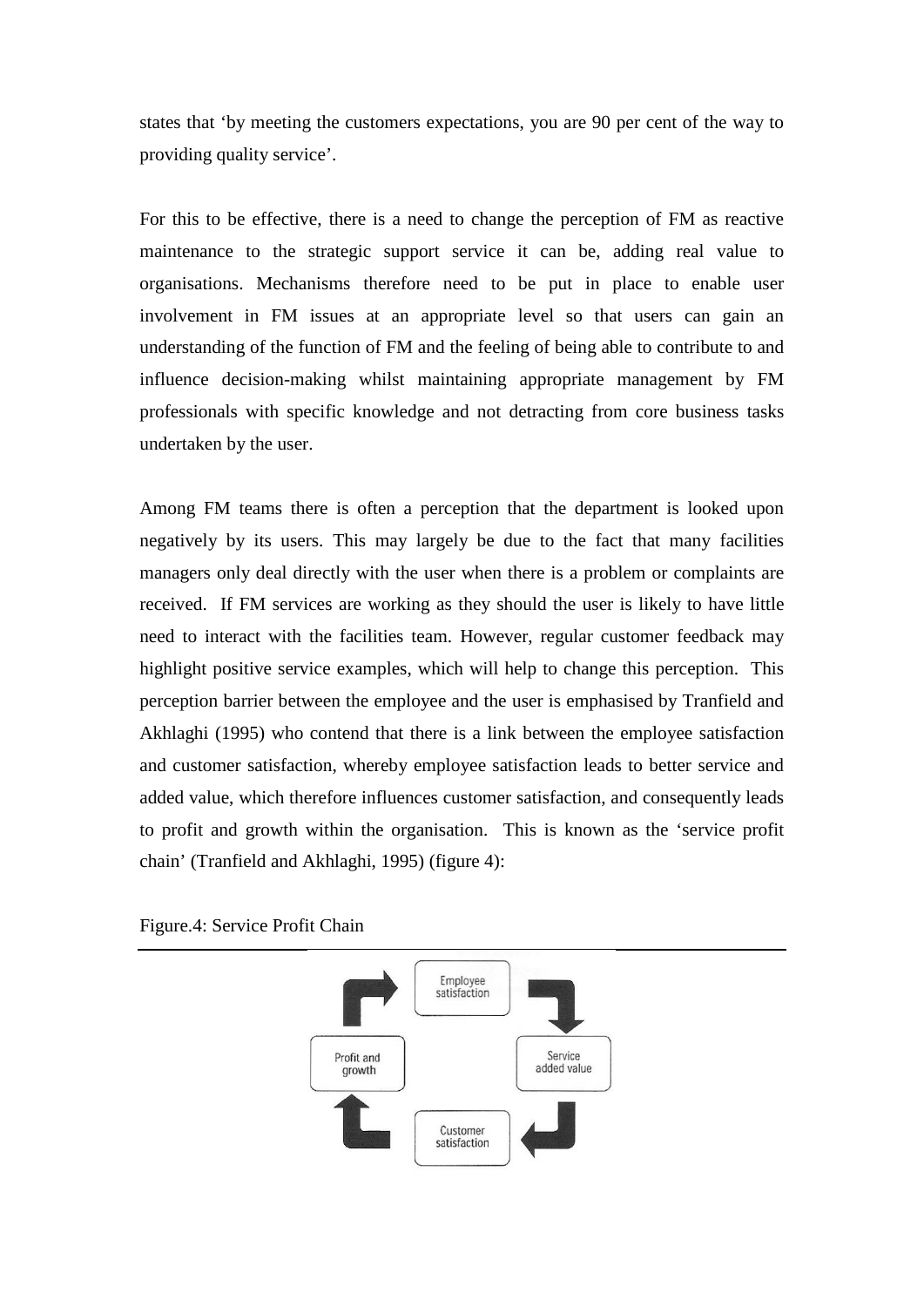#### Source: Tranfield & Akhlaghi (1995)

FM can learn a great deal from the hospitality industry in terms of customer service and feedback and if it is to be recognised as a strategic discipline, concepts employed in other sectors and industries need to be considered in an outward-looking approach. Tranfield and Akhlaghi (1995) acknowledge that modern organisations achieve high quality and high productivity levels at the same time by being customer focused, people orientated, and adding value in everything they do. By this we mean that organisations must take the role of the 'informed client function' (ICF) (Atkin and Brooks, 2005). This is essentially an integral function of an organisation to effectively acknowledge and implement customer perceptions and expectations. According to Atkin and Brooks (2005), organisations need to act as informed clients if they are to be sure of delivering customer satisfaction and achieve best value.

Parasuraman's (2004) two-decade-long research on assessing and improving service performance contended that service quality fails when there is a gap between customers' service expectations and perceptions. The reason for this gap is due to the shortfalls of the service providers' organisation (Parasuraman, 2004). From this theory, a conceptual framework known as the "GAPS model" was developed (figure.5), clearly illustrating the organisational dysfunction with regards to customer satisfaction. Hence, in order to improve the service quality delivered to customers (GAP 5), the internal deficiencies of the organisation (GAPS 1-4) must be effectively cured.

#### Figure.5 GAPS model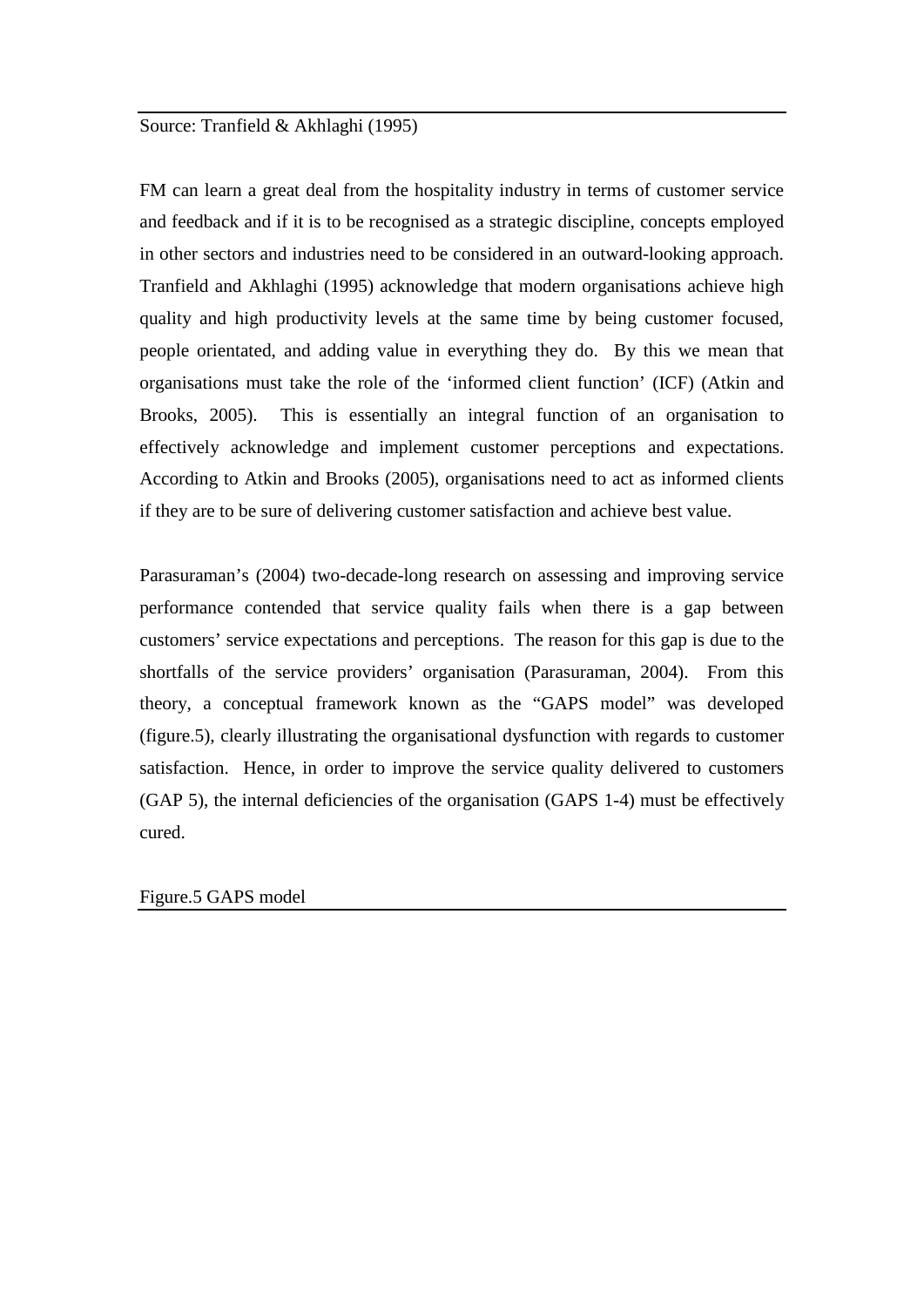

#### Source: Parasuraman (2004)

Moreover, Parasuraman (2004) believes that customers have an 'ideal' level of service that they expect. However rather than having a single level, they have a range of levels, which is known as the 'zone of tolerance' (figure.6). If a delivered service falls within the zone, customers will be satisfied. The area above the zone is what customers believe can and should be delivered, and conversely falling below the zone is the minimum standard customers are willing to accept.

Figure.6 Nature and determinants of service expectations





Hence, when assessing user perceptions within the context of strategic FM delivery, users will have their own threshold of tolerance, and to the importance of staff involvement within the organisational planning and processes of the workplace (Becker, 1990), it is crucial that this is managed and utilised effectively and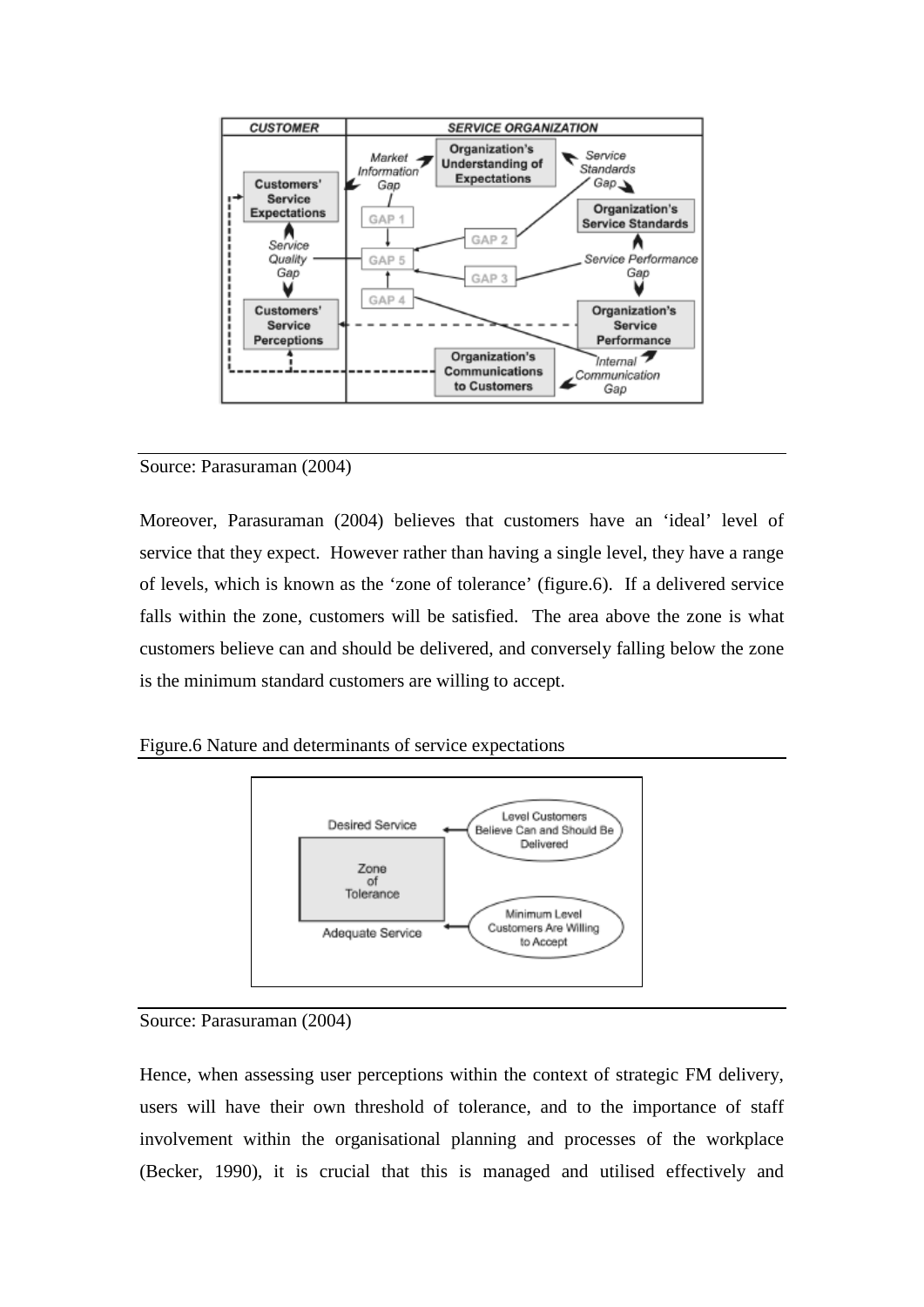efficiently in order to maximise FM productivity within the workplace. In turn, this will have a dramatic impact on the level of customer performance measurement achieved.

#### **4. Methodological Approach**

Through the two strands of perception literature reviewed, one would contend that there is a "logical customer performance ladder" (LCPL) that organisations should aspire to climb in order to achieve the optimum levels from user perceptions (figure 7). The ladder acknowledges the importance of the initial user input to determine innovative ways of delivering what is important; to the internal business processes that will enable this delivery to be successful; to the strategic direction of the performance measures in line with their core business objectives; and to the consequent added value by increased customer satisfaction. In addition, this ladder should not simply stop once the top is reached, it must go back to the beginning and work in a cyclical process to ensure change is managed effectively and learning and growth is achieved within the workplace. This is the only way in which businesses can eventually aspire to superiority.

Figure 7 Logical Customer Performance Ladder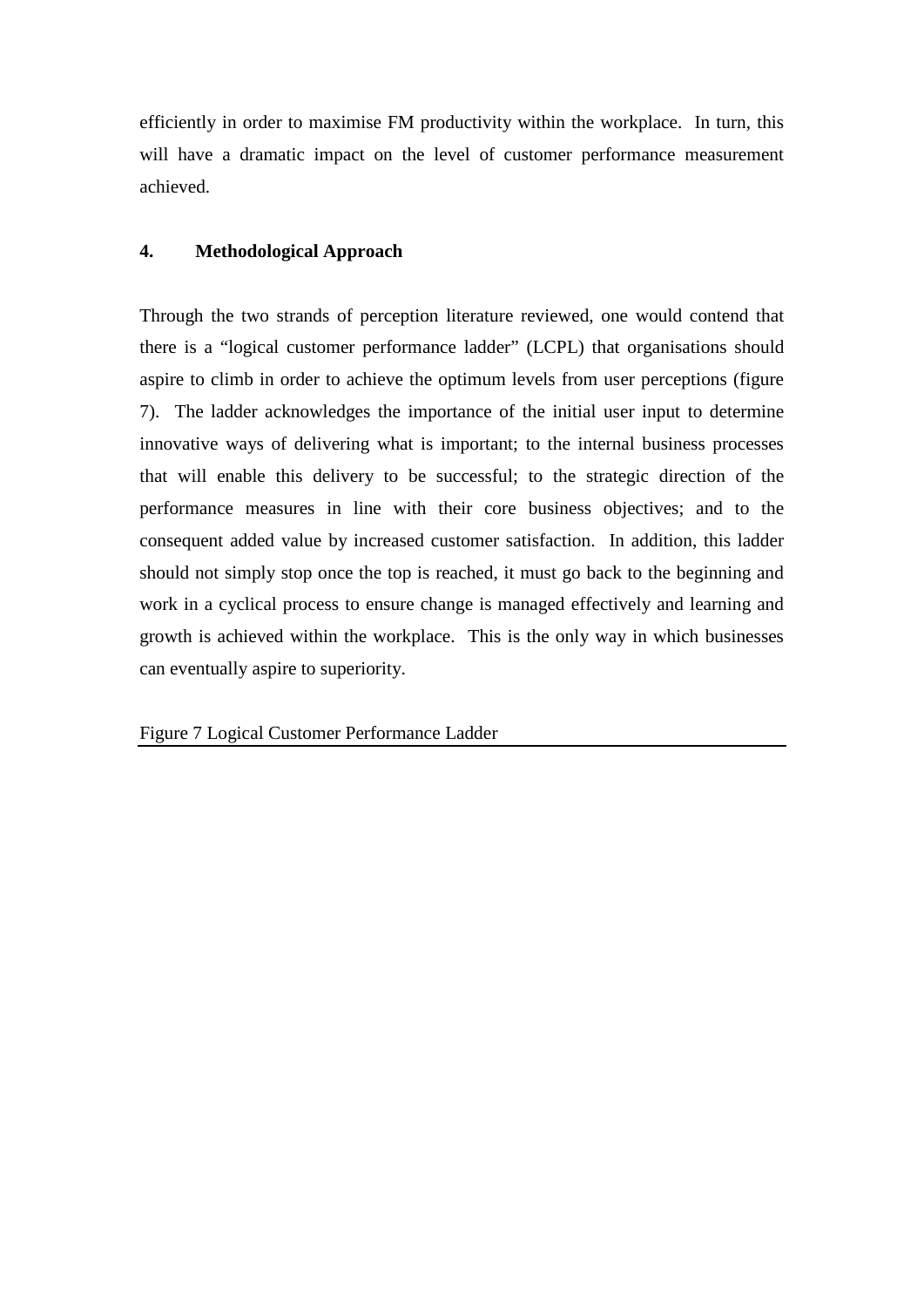

The ladder illustrates the logical process mapping to achieve effective customer satisfaction performance within an organisation, where user perceptions and experience lead to thinking about how to effectively deliver the organisations' FM services. The service delivery then needs to be evidenced by strategic KPI's that are fully aligned to the overall business objectives of the organisation. In turn, this focused process will inevitably improve the productivity of the workplace. It is recommended that the LCPL is applied within an organisational context when considering ones FM strategy development. The LCPL is a vital tool in logically structuring a systematic process for obtaining the dual purpose of positive customer satisfaction and improved service delivery.

The crux of this discussion is that if performance measurement is to be effective, and complementary to strategic FM, we must make a transition from performance measurement to performance management (Amaratunga & Baldry, 2002). What Amaratunga & Baldry (2002) meant by this, is that results in performance measurement indicate what happened, but they do not expand on why it happened, or what the organisation needs to do about it, hence it is the role of the facilities manager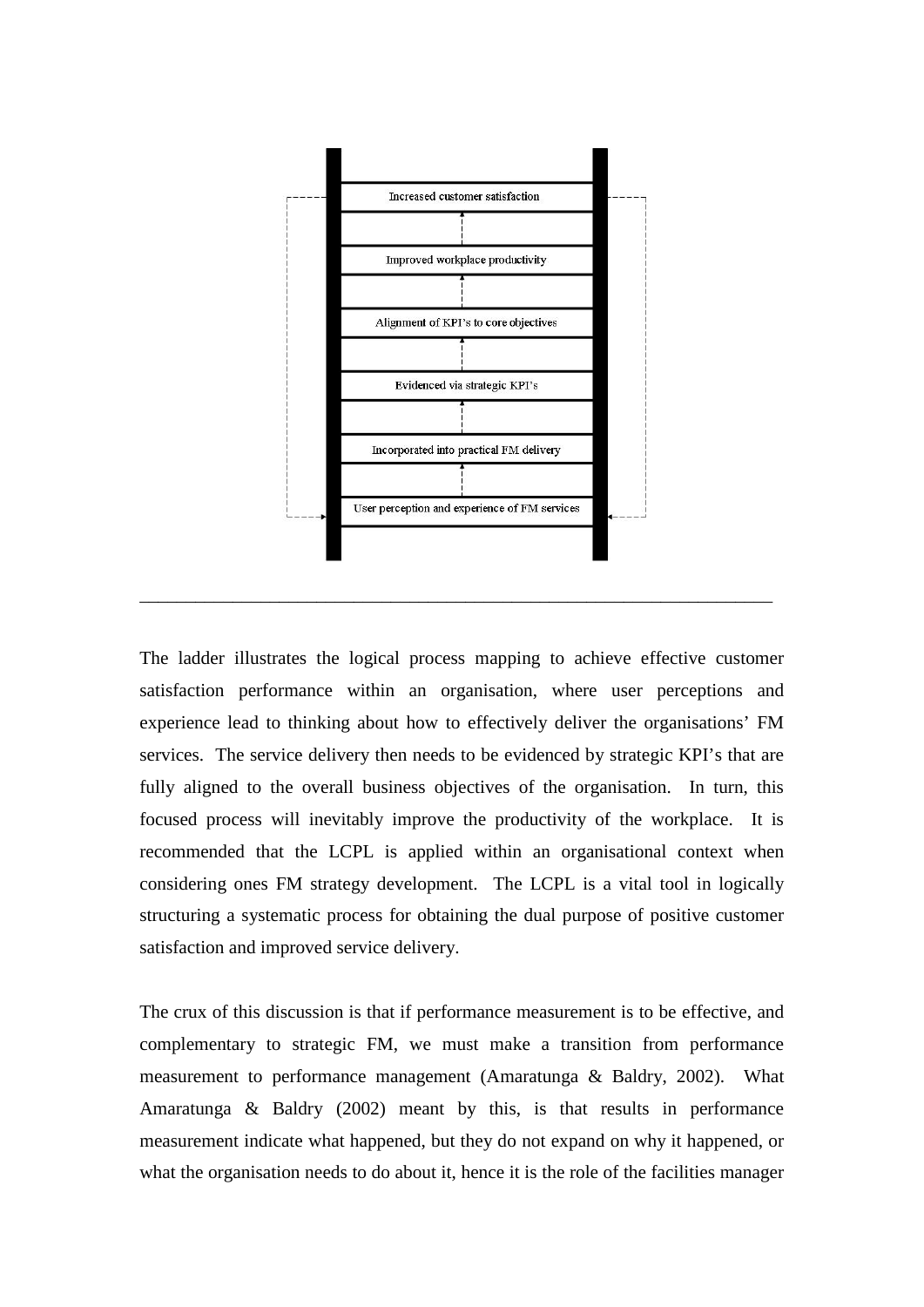to *manage* this process and not leave performance to chance. Varcoe (1996) emphasised that although performance measurement was a matured process in business, particularly in manufacturing, there was little effective evidence in FM. He outlines the key principles and benefits that performance measurement can offer FM. The primary notion set out is that measures must be 'dynamic', where by this dynamism is the key stimulant to achieving continuous improvement 'by a constant adjustment of measures to focus on that which is vital to the organisation – both now and in the foreseeable future'. The key phrase here being 'constant adjustment', in which the LCPL provides organisations with an opportune customer satisfaction model that can be strategically adjusted. User perceptions are not fixed in time, aspirations and expectations inevitably become higher, consequently meaning that performance measurement must change in its accordance. We believe, from a customer strand, the LCPL allows organisations to do this. To re-iterate this point, Varcoe states that 'only those measures that are of importance should be analysed', hence an accountable performance matrix must by focused directly at helping to improve the strategic goals set by the organisation overall.

#### 5**. Research Implications**

It is acknowledged that the LCPL is based on conceptual research, as opposed to practical experience. Potential limitations of the model are therefore based around its practical application. To revert back to the introductory literature from Fitzgerald *et al* (1991), the measurement of services is complex due to their intangible nature. Practically therefore, providing concrete methods for the effective measurement of user perceptions (the first stage of the LCPL) is not an easy task. However, it is deliverable, otherwise we would never know what our customers expect, and how they would like to expect it. Thinking back to Fleming's (2004) theory of the availability heuristic, one would contend that user perceptions can provide organisations with the opportunity to constructively *evaluate* what aspects of the business and environment work, and what aspects do not work so well, resulting in a continuous improvement culture. Hence one would contend that although conceptual in its design, the LCPL provides a systematic framework that can be embedded into FM strategy. One is not denying the difficulty of design and setup of such a system. However, the fundamental reasoning is to raise awareness of its strategic application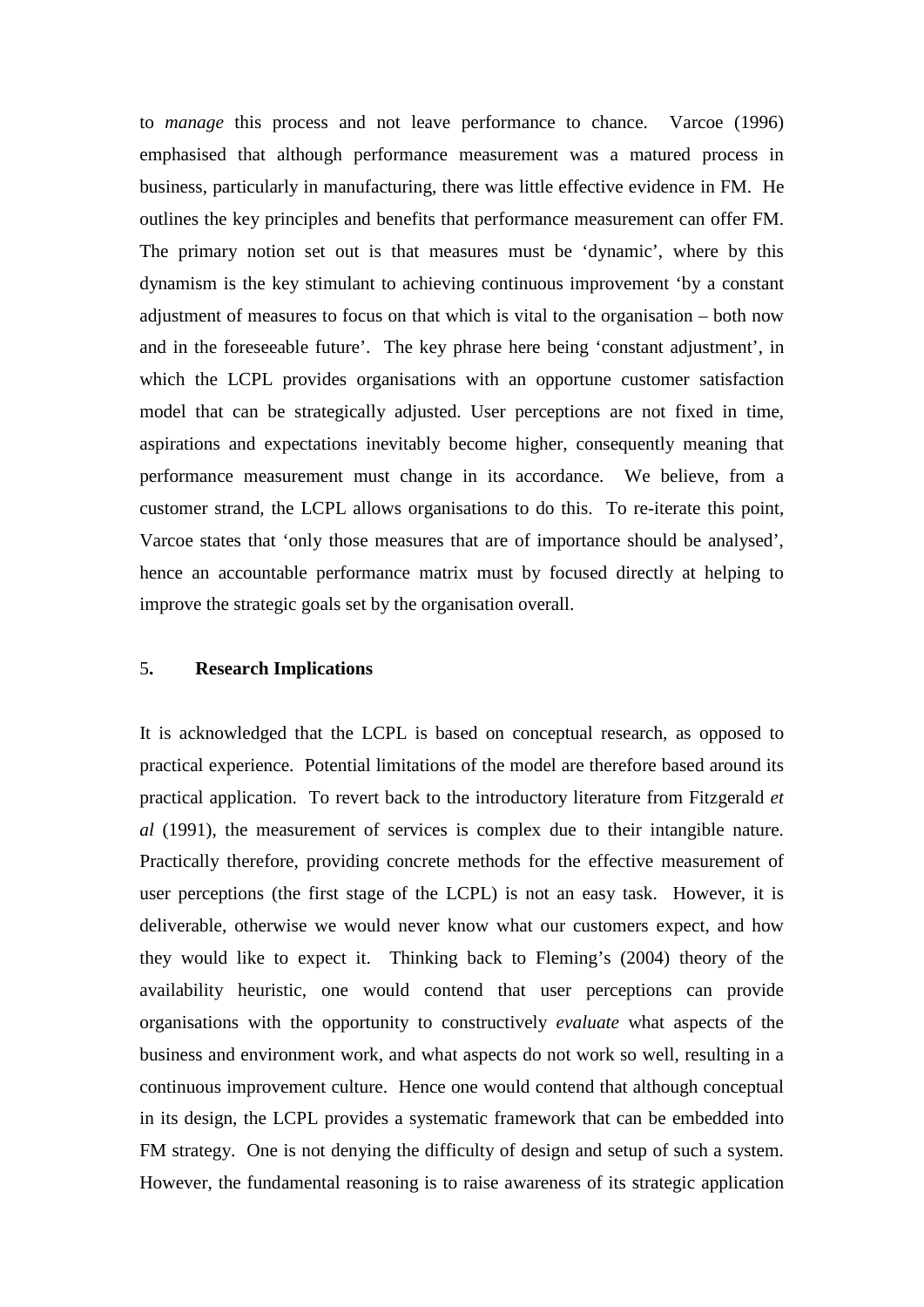potential. Surely the most difficult element of any system is its strategic alignment coupled with its sustainable potential. User perceptions will undoubtedly change in accordance with their environmental makeup. This paper aims to introduce a logical process for implementing a facet of strategic FM in order to facilitate such change.

#### **6. Conclusions**

The two strands of literature review have explored the role of user perceptions within the organisational context through their functionalities and productivity, and the importance of user perceptions from the context of strategic FM delivery, as inevitably the final output is customer satisfaction. This paper has attempted to unravel how differences in user perceptions and expectations can be effectively applied to a strategic management context within FM. The paper has explained that perceptions in the organisational context are twofold – firstly via the workplace environment and productivity, and secondly, via strategic FM delivery. FM must be aware of the inclusion of both perspectives as both are intrinsically linked. For example, failure to identify user perceptions in FM delivery will lead to indirect business process and objectives, resulting in a malfunctioning workplace. Simultaneously, failure to identify user perceptions within the workplace, will inevitably suggest an inefficient workplace, pointing to poorly aligned FM strategy.

It is argued that user perceptions need to be viewed as a holistic process within FM business planning. In terms of customer focus, this paper highlights that FM teams' perceptions of what FM entails is different to that of the user. There is still a perception that FM is purely an operational support service and the strategic qualities of FM remain largely unrecognised. Quality measurement needs to involve the customer, and base measures on customer input.

Finally, user perceptions need to be strategic in FM, as illustrated by LCPL, which links the full organisational business process from start (user input and expectations) to middle (workplace functionality and productivity) to the finish (customer satisfaction). The organisation is a living dynamic organism, capable of learning and growth (Becker, 1990) to create a competitive advantage in which user perceptions are strongly aligned in shaping such ambition.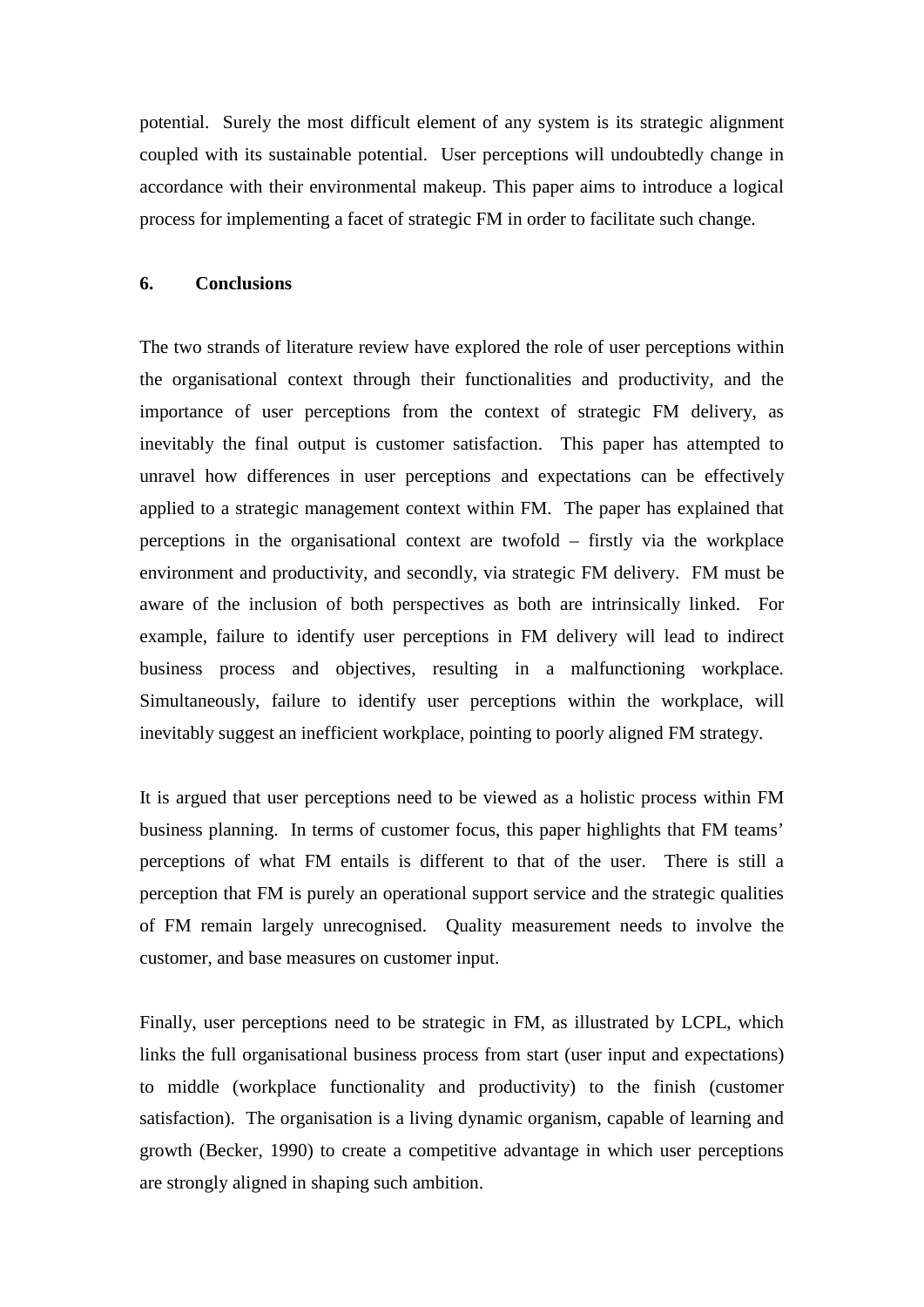#### **7. References**

Alexander, K. (1996) *"Facilities Management: Theory & Practice"*, Spon, London

Amaratunga, D. & Baldry, D. (2000) "Building performance evaluation in higher education properties." *Facilities*, Vol. 18, No. 7/8, pp.293-301.

Amaratunga, D & Baldry, D (2002) Moving from performance measurement to performance management, *Facilities*, Vol. 20, No. 5/6, pp. 217-223

Atkin, B., Brooks, A. (2005) *Total facilities management: Second Edition*, Blackwell Publishing Ltd, Oxford.

Becker, F. (1990) *The Total Workplace: Facilities Management and the Elastic Organisation*, Van Nostrand Reinhold, New York

Boubekri, M., Hulliv, R., Boyer, L. (1991) "Impact of window size and sunlight penetration on office workers' mood and satisfaction: A novel way of assessing sunlight." *Environment and Behavior*, 23, 4, pp.474-493.

Camp, R.C. (1989) *Benchmarking: The Search for Industry Best Practices That Lead to Superior Performance*, ASQC Quality Press, Milwaukee.

Duvall-Early, K., Benedict, J. (1992) "The relationships between privacy and different components of job satisfaction." *Environment and Behavior*, 24, 5, pp.670- 679.

Fischer, G.N., Tarquinio, C., Vischer, J.C. (2004) "Effects of the self-schema on perception of space at work." *Journal of Environmental Psychology*, 24, 1, pp.131- 140.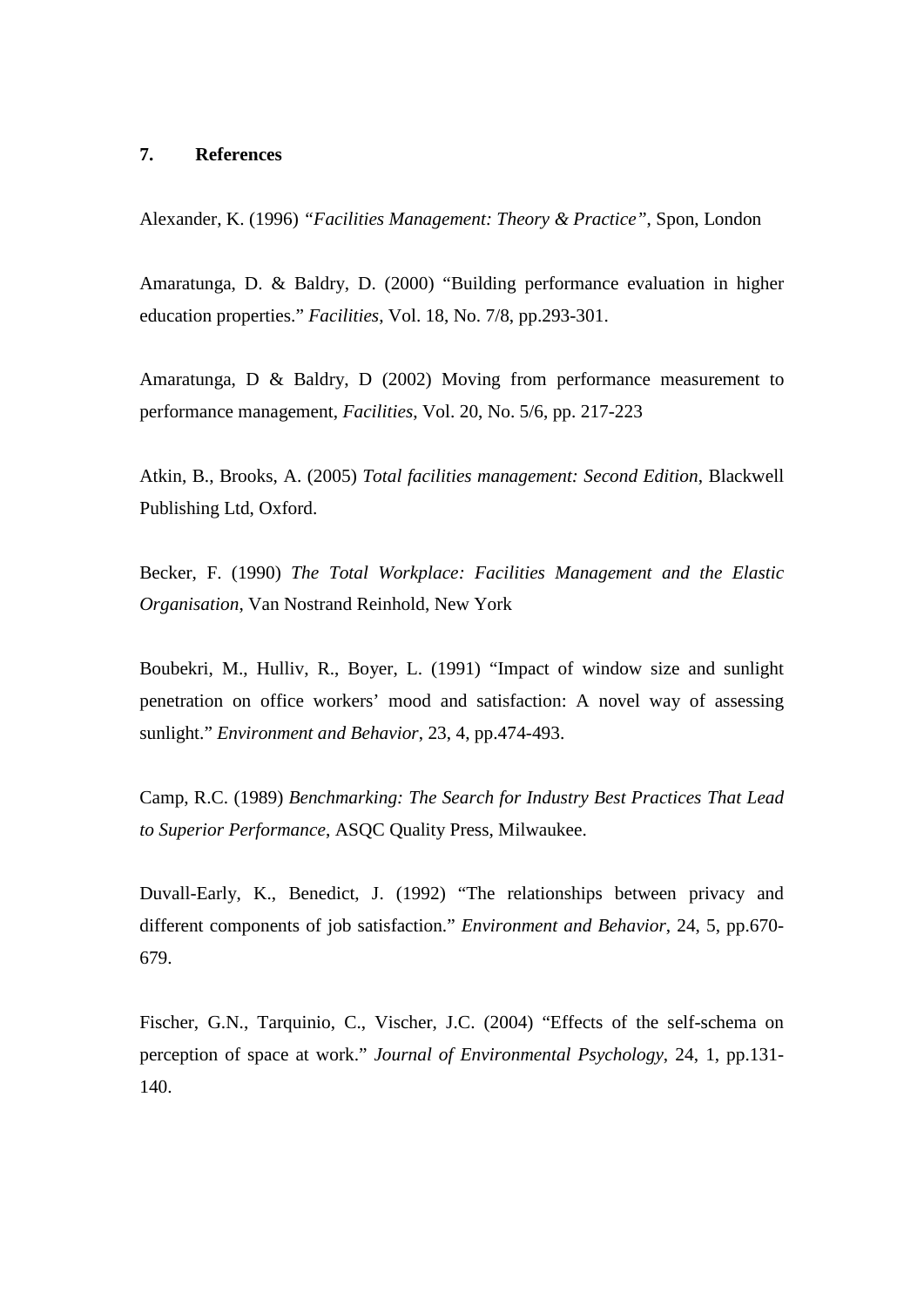Fitzgerald, L., Johnston, R., Brignall, S., Silvestro, R., Voss, C. (1991) *Performance Measurement in Service Businesses*, The Chartered Institute of Management Accountants, Surrey.

Fleming, D. (2004) "Facilities management: a behavioural approach." *Facilities*, 22, 1/2, pp.35-43.

Folkes, V. (1988) "The availability heuristic and perceived risk." *Journal of Consumer Research*, 15, pp.3-23.

Goodrich, R. (1982) The Perceived Office: The Office Environment as Experienced by its Users. In: Wineman, J. (1986) Behavioral Issues in Office Design. Van Nostrand Reinhold. New York. pp.109-133.

Haynes, B. (2007) "The impact of the behavioural environment on office productivity." *Journal of Facilities Management*, 5, 3, pp.158-171.

Hinks, J. McNay, P. (1999) "The creation of a management-by-variance tool for facilities management performance assessment." *Facilities*, 17, 1/2, pp.31-53.

James, P. (2007) "Indoor green space: influences your health." *Senses, Brain and Space Workshop*, Salford University, 8<sup>th</sup>-9<sup>th</sup> March 2007. Available from: <http://www.rgc.salford.ac.uk/peterbarrett/p/?s=10&pid=6> [Accessed: 10/08/2007].

Kaplan, R. (1993) "The role of nature in the context of the workplace." *Landscape and Urban Planning*, 26, 1-4, pp.193-201.

Kaplan, R.S., Norton, D.P. (1996) *The balanced scorecard: translating strategy into action*, Harvard Business School Press, Boston, MA.

Kincaid, D.G. (1994) "Measuring performance in facilities management." *Facilities*, 12, 6, pp.17-20.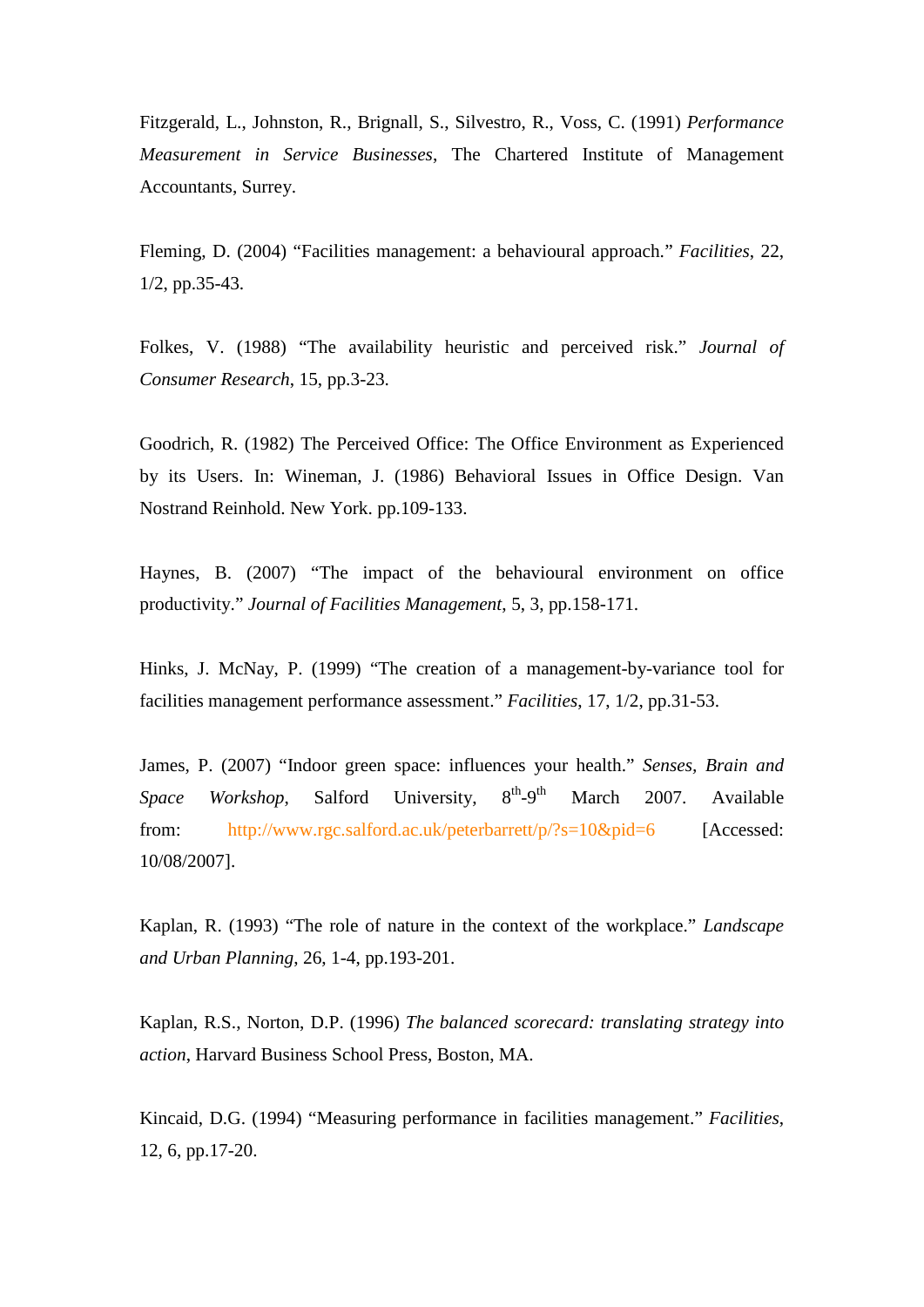Kupritz, V. (1998) "Privacy in the workplace: The impact of building design." *Journal of Environmental Psycholog*y, 18, 4, pp.341-356.

Kwallek, N., Lewis, C. M. (1990) "Effects of environmental colour on males and females: A red or white or green office." *Applied Ergonomics*, 21, 4, pp.275-278.

Larsen, L., Adams, J., Deal, B., Kweon, B., Tyler, E. (1998) "Plants in the workplace: The effects of plant density on productivity, attitudes and perceptions." *Environment and Behavior*, 30, 3, pp.261-281.

Lee, S.Y., Brand, J.L. (2005) "Effects of control over office workspace on perceptions of the work environment and work outcomes." *Journal of Environmental Psychology*, 25, 3, pp.323-333.

Maher, A., von Hippel, C. (2005) "Individual differences in employee reactions to open-plan offices." *Journal of Environmental Psychology*, 25, 2, pp.219-229.

Parasuraman, A. (2004) "Assessing and improving service performance for maximum impact: insights from a two-decade-long research journey." *Performance Measurement & Metrics*, 5, 2, pp.45-52.

Pech, R., Slade, B. (2006) "Employee disengagement: Is there evidence of a growing problem?" *Handbook of Business Strategy*, 7, 1, pp.21-25.

Perry, R., Mankin, L. (2004) "Understanding employee trust in management: conceptual clarification and correlates." *Public Personnel Management*, 33, 3, pp.277-291.

Robben, R.W. (2004) "Quality measurement in a facilities environment." *Facilities Manager*, 20, 3, pp.46-50.

Roelofsen, P. (2002) "The impact of office environments on employee performance: The design of the workplace as a strategy for productivity enhancement." *Journal of Facilities Management*, 1, 3, pp.247-264.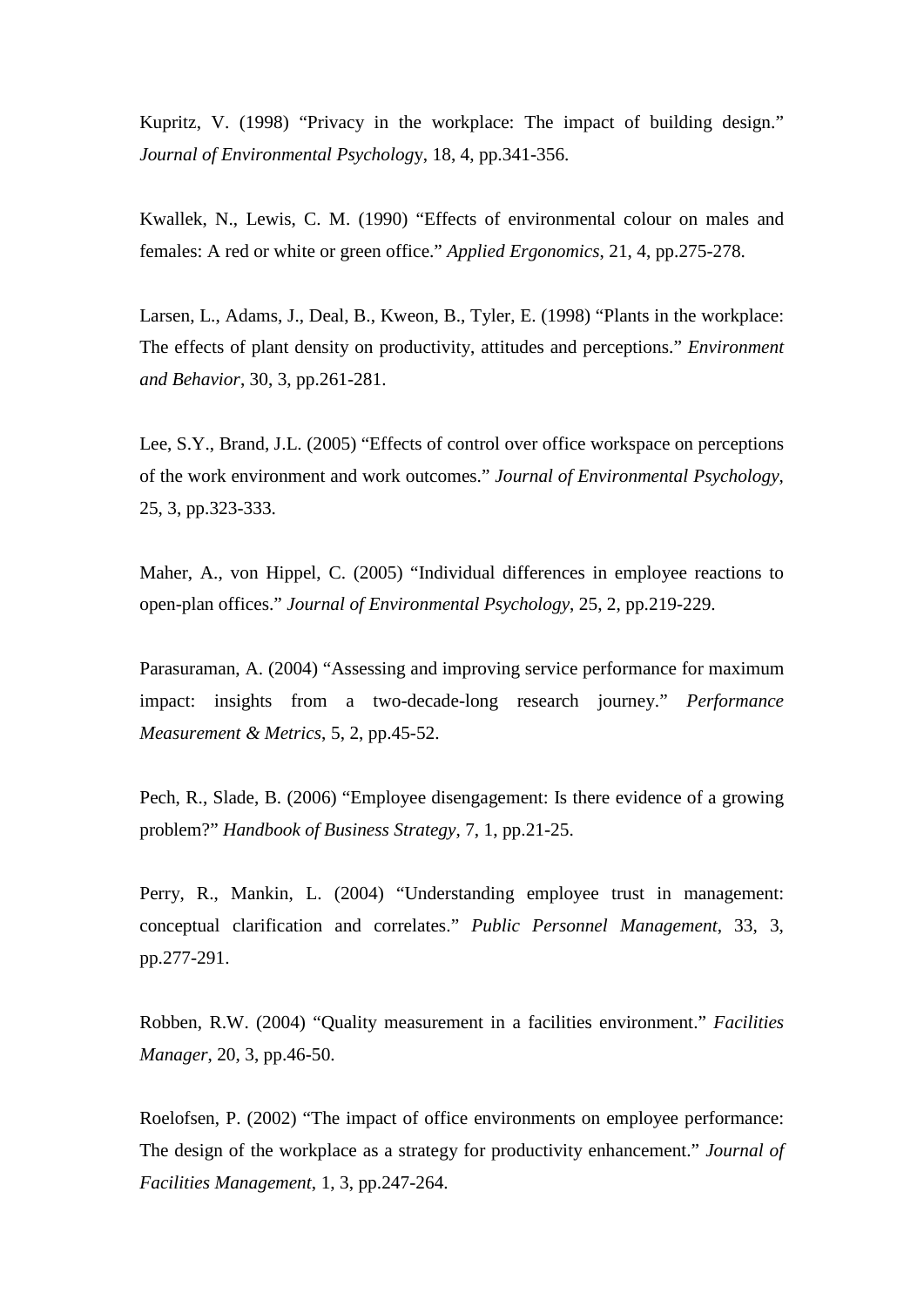Serpa, A. Muhar, A. (1996) "Effects of plant size, texture and colour on spatial perception in public green areas – a cross-cultural study." *Landscape and Urban Planning*, 36, 1, pp.19-25.

Shaw, D., Haynes, B. (2004) "An evaluation of customer perception of FM service delivery." *Facilities*, 22, 7/8, pp.170-177.

Shibata, S., Suzuki, N. (2002) "Effects of the foliage plant on task performance and mood." *Journal of Environmental Psychology*, 22, 3, pp.265-272.

Sommer, R., Augustin, S. (2007) "Spatial orientation in the cubicle." *Journal of Facilities Management*, 5, 3, pp.205-214.

Stokols, D., Clitheroe, C., Zmuidzinaz, M. (2002) "Qualities of work environments that promote perceived support for creativity." *Creativity Research Journal*, 14, 2, pp.137-147.

Stone, N., English, A. (1998) "Task type, posters and workspace color on mood, satisfaction and performance." *Journal of Environmental Psychology*, 18, 2, pp.175- 185.

Stone, N., Irvine, J. (1994) "Direct or indirect window access, task type and performance." *Journal of Environmental Psychology*, 14, 1, pp.57-63.

Sundstrom, E., Herbert, R., Brown, D. (1982*a*) "Privacy and communication in an open-plan office." *Environment and Behavior*, 14, 3, pp.379-392.

Sundstrom, E., Town, J., Brown, D., Forman, A., McGee, C. (1982*b*) "Physical enclosure, type of job and privacy in the office." *Environment and Behavior*, 14, 5, pp.543-559.

Tranfield, D., Akhlaghi, F. (1995) "Performance measures: relating facilities to business indicators." *Facilities*, 13, 3, pp.6-14.